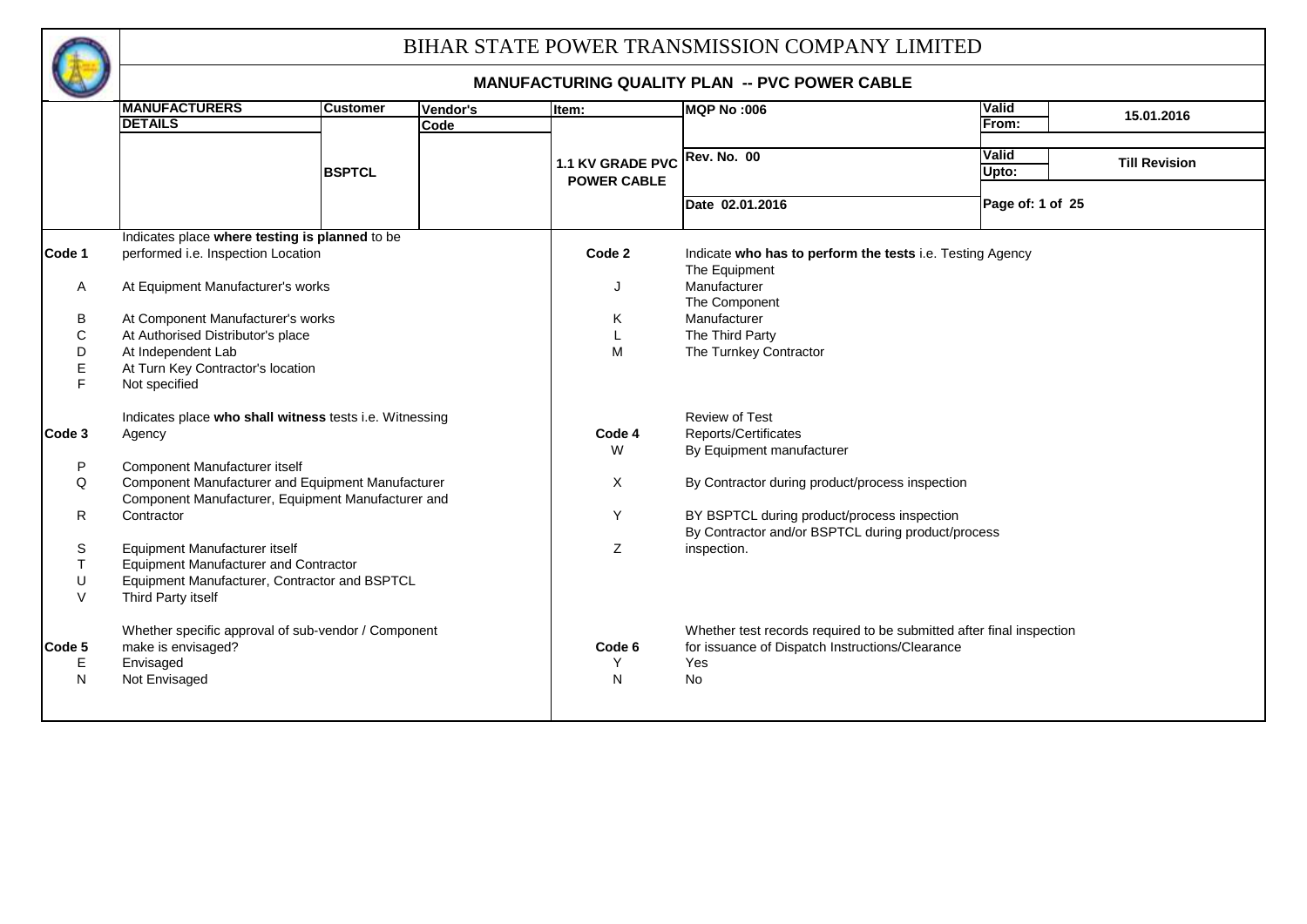

#### **MANUFACTURING QUALITY PLAN -- PVC POWER CABLE**

| $\sim$ |                       |                 |          |                              |                 |                  |                      |
|--------|-----------------------|-----------------|----------|------------------------------|-----------------|------------------|----------------------|
|        | <b>IMANUFACTURERS</b> | <b>Customer</b> | Vendor's | litem:                       | MQP No:006      | <b>Valid</b>     | 15.01.2016           |
|        | <b>DETAILS</b>        |                 | Code     |                              |                 | From:            |                      |
|        |                       |                 |          |                              |                 |                  |                      |
|        |                       |                 |          | 1.1 KV GRADE PVC Rev. No. 00 |                 | <b>Valid</b>     | <b>Till Revision</b> |
|        | <b>BSPTCL</b>         |                 |          | <b>POWER CABLE</b>           |                 | Upto:            |                      |
|        |                       |                 |          |                              |                 |                  |                      |
|        |                       |                 |          |                              | Date 02.01.2016 | Page of: 2 of 25 |                      |
|        |                       |                 |          |                              |                 |                  |                      |

#### **NOTE:**

- a. The MQP should be read in conjuction with BSPTCL specification and shall deem to include additional tests if any required as per the contract.
- b. BSPTCL specification shall include provisions of letter of Award, BSPTCL approved drawings /technical data sheet / BOM / test schedule / test procedure applicable to the specific contract.
- c. In case of any contracdiction between the manufacturer's plant standards, this MQP and BSPTCL specification following precedence shall be followed :
	- i) BSPTCL specification
	- ii) This Manufacturing Quality plan.
	- iii) Manufacturer's plant standards
- d. It is the responsibility of the manufacturer to ensure that this document is readily available at their works, as well as at the works of their sub vendors in order to avaoid any delay at the time of inspection.
- e. The manufacturer shall ensure that their as well as their sub vendors control, metering & testing instruments are duly callibrated and should have calibration certificates traceable to Indian/International standards. Caibration records should be available during inspection by BSPTCL. Key testing instruments will be calibrated only by NABL accredited laboratories or manufacturer laboratories.
- f. In case of any tests being carried out at third party lab, such lab / facility should be NABL accrediated /accepted by BSPTCL
- g The manufacturer shall maintain the proper co-relation of test certificates from raw material stage to finished product stage and the records should be available during inspection by BSPTCL.
- h. specification at the time of final inspection. Manufacturer shall show the approval of BSPTCL engineering for all contract specific type tests, including specific type tests if any as per the BSPTCL
- i. All packing cases should be marked with BSPTCL LOA details, name of project, item description and Dispatch Instructions/Clearance number by which material has been cleared for dispatch.
- j. One copy of test report, Dispatch Instructions/Clearance & shall also be sent along with consignment.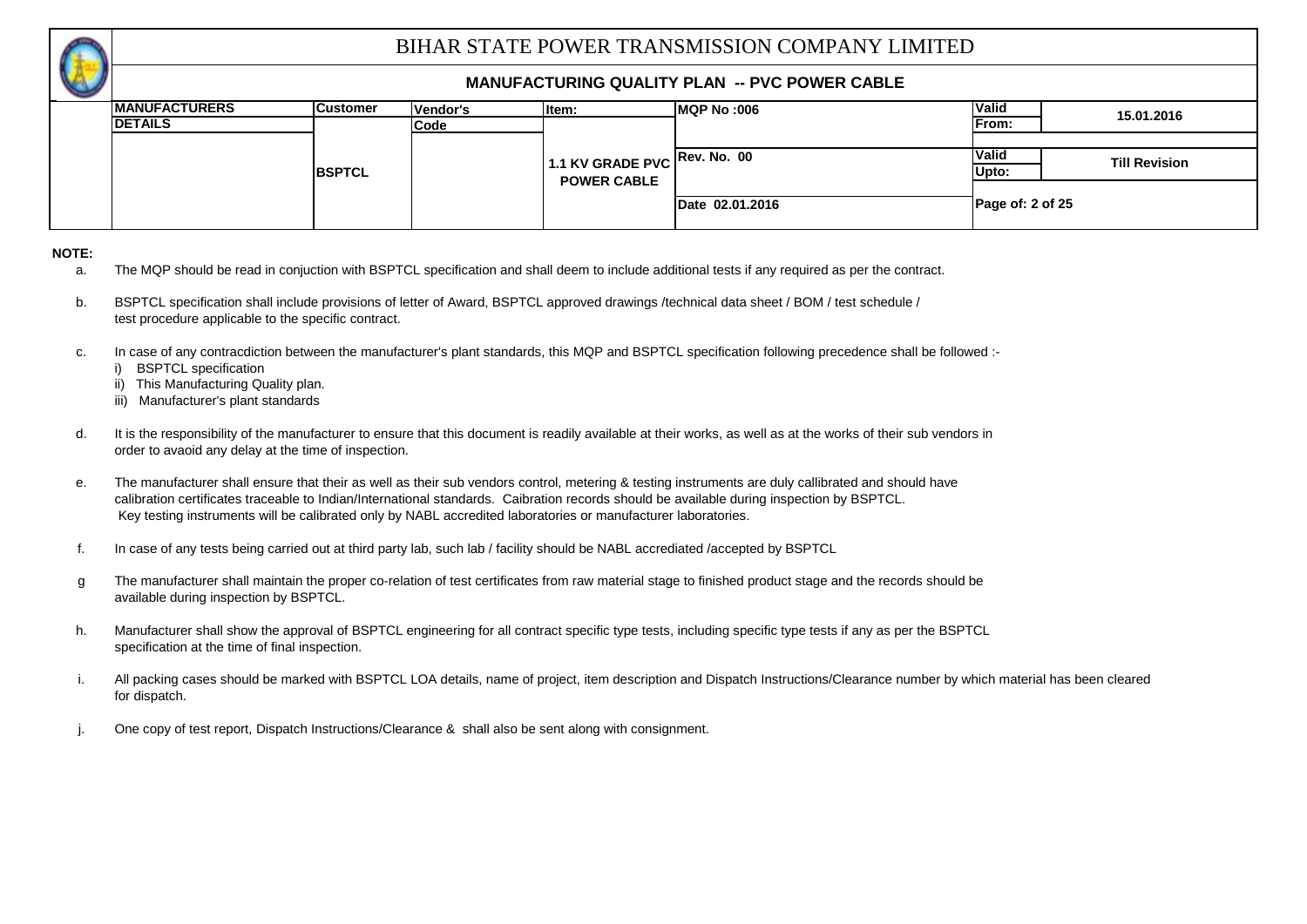

| <b>IMANUFACTURERS</b> | <b>Customer</b> | Vendor's litem: |                  | <b>IMQP No :006</b> | <b>Valid</b>       | 15.01.2016           |
|-----------------------|-----------------|-----------------|------------------|---------------------|--------------------|----------------------|
| <b>IDETAILS</b>       |                 | Code            |                  |                     | <b>IFrom:</b>      |                      |
|                       |                 |                 | <b>1.1 KV</b>    |                     |                    |                      |
|                       |                 |                 | <b>GRADE PVC</b> | <b>Rev. No. 00</b>  | <b>Valid</b>       | <b>Till Revision</b> |
|                       | <b>IBSPTCL</b>  |                 | <b>POWER</b>     |                     | Upto:              |                      |
|                       |                 |                 |                  |                     |                    |                      |
|                       |                 |                 | <b>CABLE</b>     | Date 02.01.2016     | Page of: $3$ of 25 |                      |
|                       |                 |                 |                  |                     |                    |                      |

- k Inspection of spare items ordered by BSPTCL shall also be governed by the provisions of this MQP. Items if not governed under MQP shall be offered for inspection as per BSPTCL specification / Relevant-Indian / International Specification
- l The manufacturer shall align their quality system and that of their sub vendors to the requirements of latest ISO 9000 quality standards in a time bound Manner.
- m The relevant details of plant standards and quality plan for different ratings are shown in attached Annexure.
- n BSPTCL may review the effective implementation of the processes during the product inspection / process inspection in case any violation in process or process parameters are observed, the reason along with corrective & preventive measures shall be conveyed to BSPTCL within 2 weeks.
- o) All the Aluminium wire strands and galvanized steel wire/ strips are required to be tested for each sample drawn for acceptance tests
- p) Strips/ wire armouring following method (a) mentioned in relevant IS 1554(I) shall not be acceptable to BSPTCL.
- q) For single core armoured cables, armouring should be of aluminium wire instead of galvanised steel wire/ strip.
- r) The filler and innersheath shall be of non-hygroscopic fire retardant materials and shall be softer than insulation.
- s) The manufacturer shall not offer repaired cables for inspection under no circumstances.
- t) The contractor shall obtain the following test certificates from their subvendor for various raw materials for review by BSPTCL.
	- i) Chemical composition of Aluminium wire/rod.
	- ii) Purity of Zinc
	- iii) All the test results of the tests carried out by their sub vendor on aluminium wire rod/ Aluminium wire/XLPE Compound for insulation, PVC Compound. for inner and outer sheath and galvanised steel wire/ strips.
- u) The cable ends shall be properly sealed with PVC/ rubber caps and secured with the help of U nails on the side of one of the flange using galvanised steel wire at three locations 75mm apart or more covered with PVC Adhesive tape.
- v) The following test facilities/ calibration certificates shall be available at contractors work.
	- i) Calibration of all testing and measuring equipments.
	- ii) Standard Resistance.
	- iii) Tensile testing Machine.
	- iv) Test facilities for all the galvanising tests.
	- v) Tests facilities for all the tests for XLPE/ PVC insulation / Sheath and final routine and acceptance tests.
- w) The wood used for drums shall meet the requirements of BSPTCL specification. The contractor shall furnish an undertaking regarding the seasoning of wood used for manufacturing of the drums.
- x) Tensile test and wrapping test as specified Sl.No 14.2.1 & 14.2.2 above are not required to be conducted in case of compacted circular and shaped conductor line with clause 6.2.1 & 6.2.2 of IS 8130-1984.
- y) In addition to the requirement indicated at serial no 14.1.1 (v) the manufacturer shall get verified the length of 10% of the drums offered by rewinding irrespective of the sizes at the time of final inspection. If by rewinding the length is found less than declared length, another two drums from the same lot shall be verified for declared length. In case of any of these two drums found to have length less than the declared length, the lot will be rejected otherwise the lot will be accepted with the modification of declared length of original drums.
-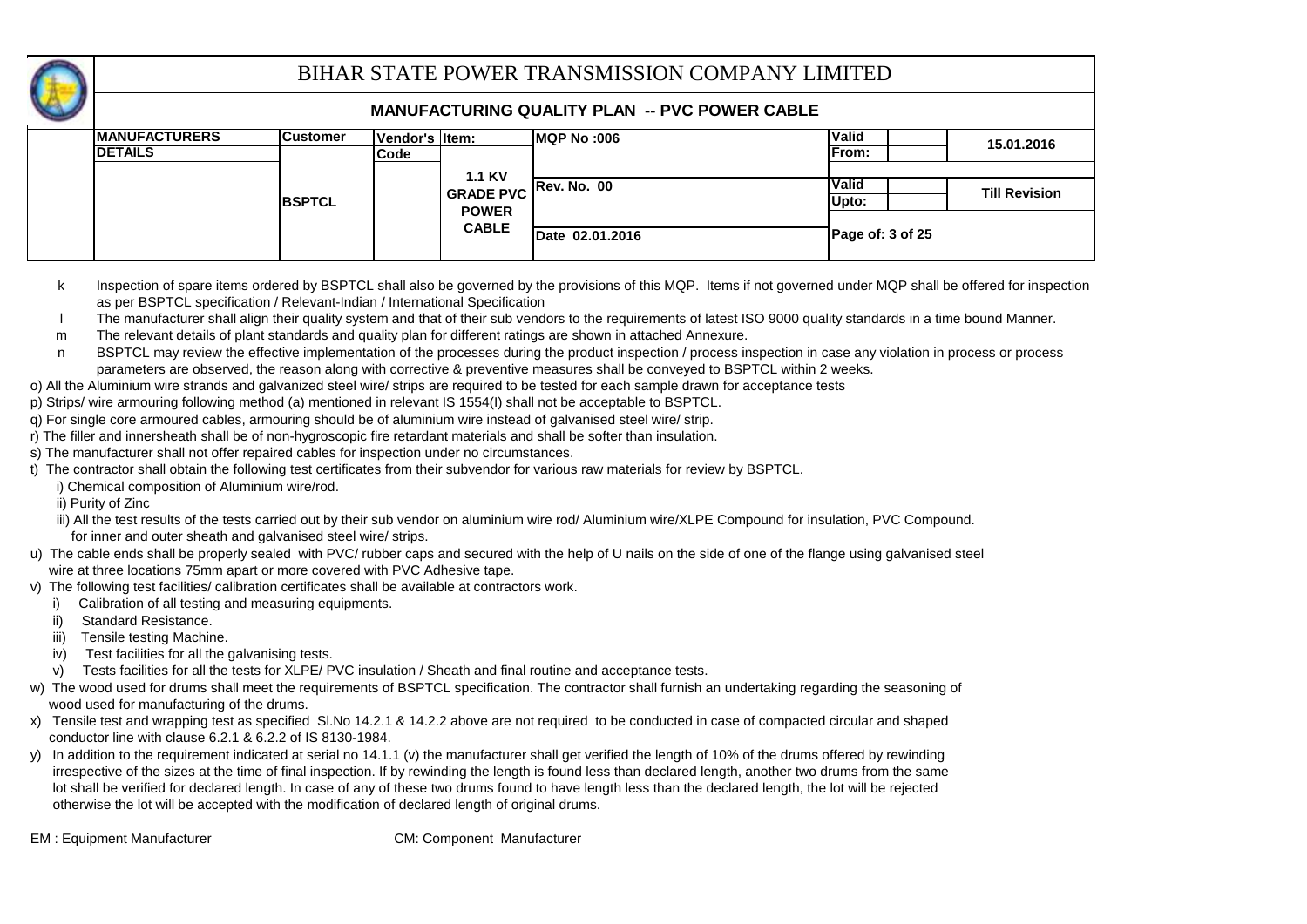

|                         | <b>MANUFACTURERS</b>                 | <b>Customer</b>      | Vendor's                   | Item:                        | <b>MQP No:006</b>            |               |   |             |                |                         |    |     | 15.01.2016                        |
|-------------------------|--------------------------------------|----------------------|----------------------------|------------------------------|------------------------------|---------------|---|-------------|----------------|-------------------------|----|-----|-----------------------------------|
|                         | <b>DETAILS</b>                       |                      | Code                       |                              |                              |               |   |             |                | From:                   |    |     |                                   |
|                         |                                      |                      |                            |                              |                              |               |   |             |                |                         |    |     |                                   |
|                         |                                      |                      |                            | 1.1 KV GRADE PVC             | <b>Rev. No. 00</b>           |               |   |             |                | Valid                   |    |     | <b>Till Revision</b>              |
|                         |                                      | <b>BSPTCL</b>        |                            | <b>POWER CABLE</b>           |                              |               |   |             |                | Upto:                   |    |     |                                   |
|                         |                                      |                      |                            |                              |                              |               |   |             |                |                         |    |     |                                   |
|                         |                                      |                      |                            |                              | Date 02.01.2016              |               |   |             |                | Page of: 4 of 25        |    |     |                                   |
|                         |                                      |                      |                            |                              |                              |               |   |             |                |                         |    |     |                                   |
| $\overline{\text{Sr.}}$ | <b>Components / Operations &amp;</b> | <b>Type of Check</b> | <b>Quantum of Check /</b>  | Reference                    | <b>Acceptance Norms</b>      | Format        |   |             |                | <b>Applicable Codes</b> |    |     | <b>Remarks</b>                    |
| No.                     | <b>Description of Test</b>           |                      | <b>Sampling with basis</b> | document for                 |                              | <b>of</b>     | 1 | $2^{\circ}$ | $\overline{3}$ | $\overline{\mathbf{4}}$ | 5  | 6   |                                   |
|                         |                                      |                      |                            | <b>Testing</b>               |                              | Record        |   |             |                |                         |    |     |                                   |
|                         |                                      |                      |                            |                              |                              |               |   |             |                |                         |    |     |                                   |
| А                       | <b>RAW MATERIAL INSPECTION</b>       |                      |                            |                              |                              |               |   |             |                |                         |    |     |                                   |
|                         |                                      |                      |                            |                              |                              |               |   |             |                |                         |    |     |                                   |
|                         | 1.0 ALUMINIUM WIRE ROD               |                      |                            |                              |                              |               |   |             |                |                         |    |     |                                   |
|                         |                                      |                      |                            |                              |                              |               |   |             |                |                         | İΕ |     |                                   |
|                         | 1.1 Chemical Analysis                | Chem                 | One Sample per             | IS: 4026                     | IS: 4026                     | Manuf.        | A | IJ          | ls             | <b>W</b>                |    | IN. | Review of manufacturer's TCs      |
|                         |                                      |                      | heat per lot               | (Gr. II) and Power           | (Gr. II) and Power           | T.C./RM       |   |             |                |                         |    |     | or TRs from 3 <sup>rd</sup> party |
|                         |                                      |                      |                            | <b>Grid Specification</b>    | <b>Grid Specification</b>    | <b>TEST</b>   |   |             |                |                         |    |     | recognized lab at the time of     |
|                         |                                      |                      |                            | Al-99.6% min.                | Al-99.6% min.                | <b>REPORT</b> |   |             |                |                         |    |     | final inspection.                 |
|                         |                                      |                      |                            | Si-0.13%max.                 | Si-0.13%max.                 |               |   |             |                |                         |    |     |                                   |
|                         |                                      |                      |                            | Fe-0.30% max.                | Fe-0.30% max.                |               |   |             |                |                         |    |     |                                   |
|                         |                                      |                      |                            | Cu-0.04% max.                | Cu-0.04% max.                |               |   |             |                |                         |    |     |                                   |
|                         |                                      |                      |                            | (Ti+Va)-0.02% max.           | (Ti+Va)-0.02% max.           |               |   |             |                |                         |    |     |                                   |
|                         |                                      |                      |                            |                              |                              |               |   |             |                |                         |    |     |                                   |
|                         | 1.2 Diameter of Aluminium Wire Rod   | Meas.                | One sample from            | IS: 5484 & Power             | IS: 5484 & Power             | Manuf.        | A | IJ          | ls             | <b>W</b>                |    | IN. | Review of manufacturers TCs       |
|                         |                                      |                      | each coil                  | <b>Grid Specification</b>    | <b>Grid Specification</b>    | T.C./RM       |   |             |                |                         |    |     | or the records of the             |
|                         |                                      |                      |                            | Min. 9.00 mm<br>Nom. 9.50 mm | Min. 9.00 mm<br>Nom. 9.50 mm | <b>TEST</b>   |   |             |                |                         |    |     | contractor at the time of         |
|                         |                                      |                      |                            | Max. 10.00 mm                | Max. 10.00 mm                | <b>REPORT</b> |   |             |                |                         |    |     | final inspection.                 |
|                         |                                      |                      |                            |                              |                              |               |   |             |                |                         |    |     |                                   |
|                         | 1.3 Breaking Load                    | Mech                 | One sample from            | IS: 5484 & Power             | IS: 5484 & Power             | Manuf.        | A | IJ          | ls             | <b>W</b>                |    | IN. | Review of manufacturers TCs       |
|                         |                                      |                      | each coil                  | <b>Grid Specification</b>    | <b>Grid Specification</b>    | T.C./RM       |   |             |                |                         |    |     | or the records of the             |
|                         |                                      |                      |                            | Range I to IV                | Range I to IV                | <b>TEST</b>   |   |             |                |                         |    |     | contractor at the time of         |
|                         |                                      |                      |                            | Tensile strength-65          | Tensile strength-65          | <b>REPORT</b> |   |             |                |                         |    |     | final inspection.                 |
|                         |                                      |                      |                            | to 150 $N/mm2$               | to 150 $N/mm2$               |               |   |             |                |                         |    |     |                                   |
|                         |                                      |                      |                            |                              |                              |               |   |             |                |                         |    |     |                                   |
|                         |                                      |                      |                            |                              |                              |               |   |             |                |                         |    |     |                                   |
|                         |                                      |                      |                            |                              |                              |               |   |             |                |                         |    |     |                                   |
|                         |                                      |                      |                            |                              |                              |               |   |             |                |                         |    |     |                                   |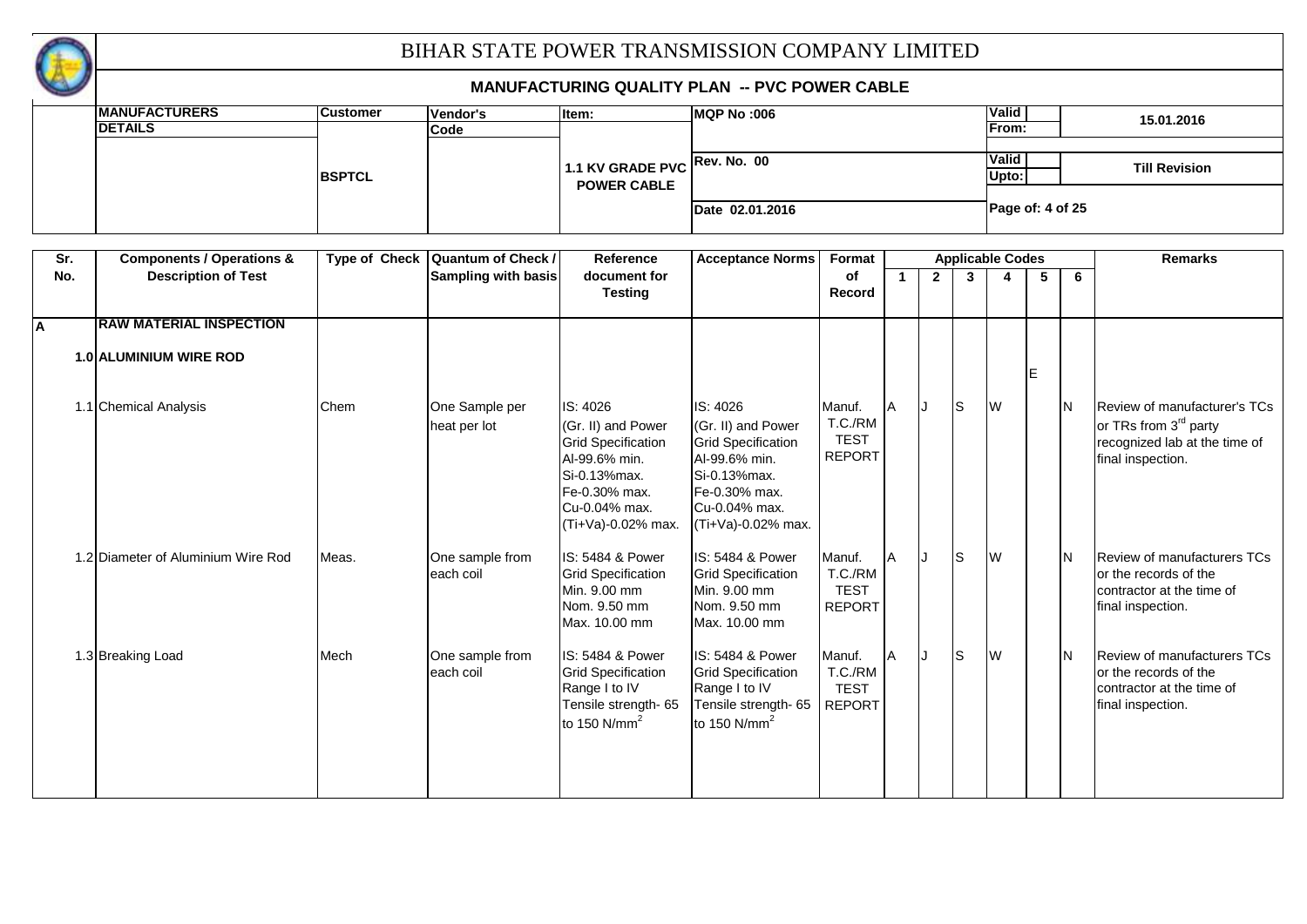| Sr. | <b>Components / Operations &amp;</b> | Type of      | <b>Quantum of Check /</b> | Reference              | <b>Acceptance Norms</b>   | Format        |    |             |                | <b>Applicable Codes</b> |    |          | <b>Remarks</b>                     |
|-----|--------------------------------------|--------------|---------------------------|------------------------|---------------------------|---------------|----|-------------|----------------|-------------------------|----|----------|------------------------------------|
| No. | <b>Description of Test</b>           | <b>Check</b> | Sampling with             | document for           |                           | <b>of</b>     |    | $2^{\circ}$ | $\overline{3}$ | 4                       | 5  | 6        |                                    |
|     |                                      |              | basis                     | <b>Testing</b>         |                           | Record        |    |             |                |                         |    |          |                                    |
|     |                                      |              |                           |                        |                           |               |    |             |                |                         |    |          |                                    |
|     | 1.4 Resistivity/ Conductivity        | Elect.       | One sample from           | IS:5484 Table-3 &      | IS:5484 Table-3 &         | <b>Manuf</b>  | IΑ |             | 1S             | W                       |    | 2        | Review of manufacturer's TCs       |
|     |                                      |              | each coil                 | <b>BSPTCL Specn</b>    | <b>BSPTCL Specn</b>       | T.C./RM       |    |             |                |                         |    |          | or the records of the              |
|     |                                      |              |                           | Max. resistivity       | Max. resistivity          | <b>TEST</b>   |    |             |                |                         |    |          | contractor at the time of final    |
|     |                                      |              |                           | 0.01737 ohm x          | 0.01737 ohm x             | <b>REPORT</b> |    |             |                |                         |    |          | inspection.                        |
|     |                                      |              |                           | mm2/Meter at 20        | mm2/Meter at 20           |               |    |             |                |                         |    |          |                                    |
|     |                                      |              |                           | deg C. Min.            | deg C. Min.               |               |    |             |                |                         |    |          |                                    |
|     |                                      |              |                           | conductivity 99.25%    | conductivity 99.25%       |               |    |             |                |                         |    |          |                                    |
|     |                                      |              |                           | of IACS.               | of IACS.                  |               |    |             |                |                         |    |          |                                    |
|     |                                      |              |                           |                        |                           |               |    |             |                |                         |    |          |                                    |
|     | 1.5 Cleanliness & Surface            | Visual       | $100\%$ on each           | IS:5484 & BSPTCL       | IS:5484 & BSPTCL          | Manuf.        | ΙA |             | ls             | W                       |    | <b>N</b> | <b>Review of manufacturers TCS</b> |
|     | Smoothness (Visual Check)            |              | coil                      | Specification          | Specification             | T.C./RM       |    |             |                |                         |    |          | or the records of the              |
|     |                                      |              |                           | The rods shall         | The rods shall            | <b>TFST</b>   |    |             |                |                         |    |          | Contractor at the time of          |
|     |                                      |              |                           | be bright and clean.   | be bright and clean.      | <b>REPORT</b> |    |             |                |                         |    |          | final inspection.                  |
|     |                                      |              |                           | It shall be free from  | It shall be free from     |               |    |             |                |                         |    |          |                                    |
|     |                                      |              |                           | blisters, scale, fins. | blisters, scale, fins,    |               |    |             |                |                         |    |          |                                    |
|     |                                      |              |                           | spills cracks and      | spills cracks and         |               |    |             |                |                         |    |          |                                    |
|     |                                      |              |                           | other defects.         | other defects.            |               |    |             |                |                         |    |          |                                    |
|     |                                      |              |                           |                        |                           |               |    |             |                |                         |    |          |                                    |
| 2.0 | <b>PVC COMPOUND FOR</b>              |              |                           |                        |                           |               |    |             |                |                         |    |          |                                    |
|     | <b>INSULATION (TYPE-A)</b>           |              |                           |                        |                           |               |    |             |                |                         | E. |          |                                    |
|     |                                      |              |                           |                        |                           |               |    |             |                |                         |    |          |                                    |
|     | 2.1 Type / Specific Gravity          | Meas.        | One sample per            | IS:5831 & approved     | IS:5831 & approved Manuf. |               | ΙA |             | ls             | W                       |    | <b>N</b> | Review of manufacturer's TCs       |
|     |                                      |              | lot of 5 MT or            | data sheets            | data sheets               | T.C./RM       |    |             |                |                         |    |          | or the records of the              |
|     |                                      |              | part thereof              |                        |                           | <b>TEST</b>   |    |             |                |                         |    |          | contractor at the time of final    |
|     |                                      |              |                           |                        |                           | <b>REPORT</b> |    |             |                |                         |    |          | inspection.                        |
|     |                                      |              |                           |                        |                           |               |    |             |                |                         |    |          |                                    |
|     |                                      |              |                           |                        |                           |               |    |             |                |                         |    |          |                                    |
|     |                                      |              |                           |                        |                           |               |    |             |                |                         |    |          |                                    |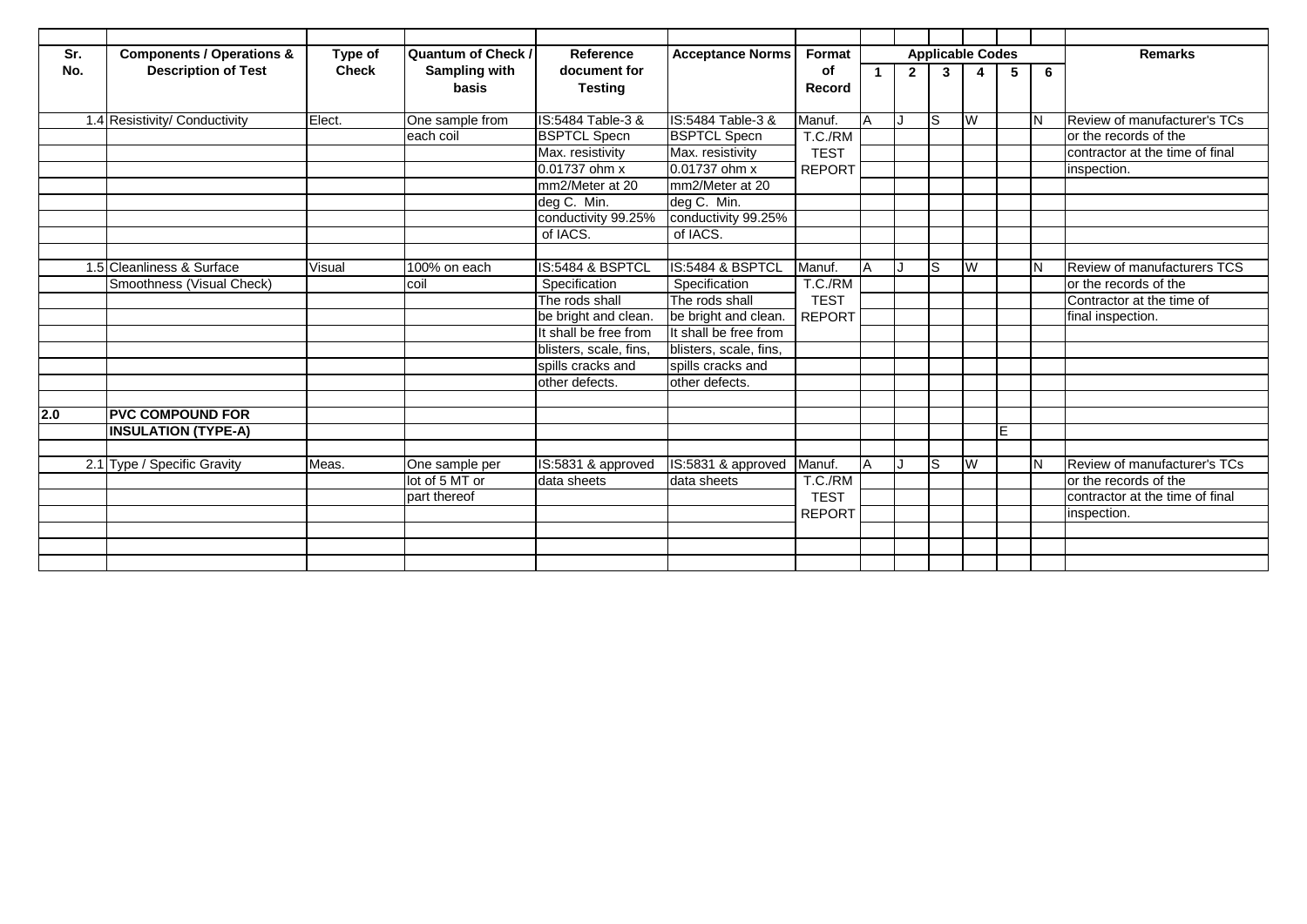| Sr. | <b>Components / Operations &amp;</b>                | Type of      | <b>Quantum of Check /</b>                        | Reference                                                                                                                                                                                             | <b>Acceptance Norms</b>                                                                                                                                                                                                                                             | Format                                              | <b>Applicable Codes</b> |                |    |   |   |    | <b>Remarks</b>                                                                                                 |
|-----|-----------------------------------------------------|--------------|--------------------------------------------------|-------------------------------------------------------------------------------------------------------------------------------------------------------------------------------------------------------|---------------------------------------------------------------------------------------------------------------------------------------------------------------------------------------------------------------------------------------------------------------------|-----------------------------------------------------|-------------------------|----------------|----|---|---|----|----------------------------------------------------------------------------------------------------------------|
| No. | <b>Description of Test</b>                          | <b>Check</b> | <b>Sampling with basis</b>                       | document for<br><b>Testing</b>                                                                                                                                                                        |                                                                                                                                                                                                                                                                     | оf<br>Record                                        |                         | $\overline{2}$ | 3  | 4 | 5 | 6  |                                                                                                                |
|     |                                                     |              |                                                  |                                                                                                                                                                                                       |                                                                                                                                                                                                                                                                     |                                                     |                         |                |    |   |   |    |                                                                                                                |
|     | 2.2 Visual Check for PVC<br>granules i.e. burns etc | Visual       | One sample per<br>lot of 5 MT or part<br>thereof | IS:5831 & Approved<br>Data Sheets. Should<br>be generally free<br>from burn particles                                                                                                                 | IS:5831 & Approved<br>Data Sheets. Should<br>be generally free<br>from burn particles                                                                                                                                                                               | Manuf.<br>T.C./RM<br><b>TEST</b><br><b>REPORT</b>   | TĀ                      | IJ             | IS | W |   |    | Review of manufacturer's TCs<br>or the records of the<br>contractor at the time of final<br>inspection.        |
|     | 2.3 Tensile strength and<br>elongation before aging | Mech         | One sample per<br>lot of 5 MT or part<br>thereof | IS:5831 & Approved<br>Data Sheets. Min.<br>TS-12.5 N/mm2<br>Elongation 150%<br>(min.)                                                                                                                 | IS:5831 & Approved<br>Data Sheets. Min.<br>TS-12.5 N/mm2<br>Elongation 150%<br>(min.)                                                                                                                                                                               | Manuf.<br>T.C./RM A<br><b>TEST</b><br><b>REPORT</b> |                         |                | ls | W |   |    | <b>Review of manufacturer's TCs</b><br>or the records of the<br>contractor at the time of final<br>inspection. |
|     | 2.4 Tensile strength and<br>elongation after aging  | Mech         | One sample per<br>lot of 5 MT or part<br>thereof | IS:5831 & Approved<br>Data Sheets. Min.<br>TS-12.5 N/mm2<br>from the actual<br>values before aging.<br>Elongation-150%<br>(Min.) Max. variation<br>$±20\%$ from the<br>actual values before<br>aging. | IS:5831 & Approved<br>Data Sheets. Min.<br>TS-12.5 N/mm2<br>Max. variation $\pm 20\%$ Max. variation $\pm 20\%$ REPORT<br>from the actual<br>values before aging.<br>Elongation-150%<br>(Min.) Max. variation<br>$±20\%$ from the<br>actual values before<br>aging. | Manuf.<br>T.C./RM A<br><b>TEST</b>                  |                         |                | ls | W |   |    | <b>Review of manufacturer's TCs</b><br>or the records of the<br>contractor at the time of final<br>inspection. |
|     | 2.5 Loss of Mass in air oven                        | Therm        | One sample per<br>lot of 5 MT or part<br>thereof | IS:5831 & BSPTCL<br>Specification<br>Max. $2mg/cm2$                                                                                                                                                   | IS:5831 & BSPTCL<br>Specification<br>Max. $2mg/cm2$                                                                                                                                                                                                                 | Manuf.<br>T.C./RM A<br><b>TEST</b><br><b>REPORT</b> |                         |                | ls | W |   | ΙN | Review of manufacturer's TCs<br>or the records of the<br>contractor at the time of final<br>inspection.        |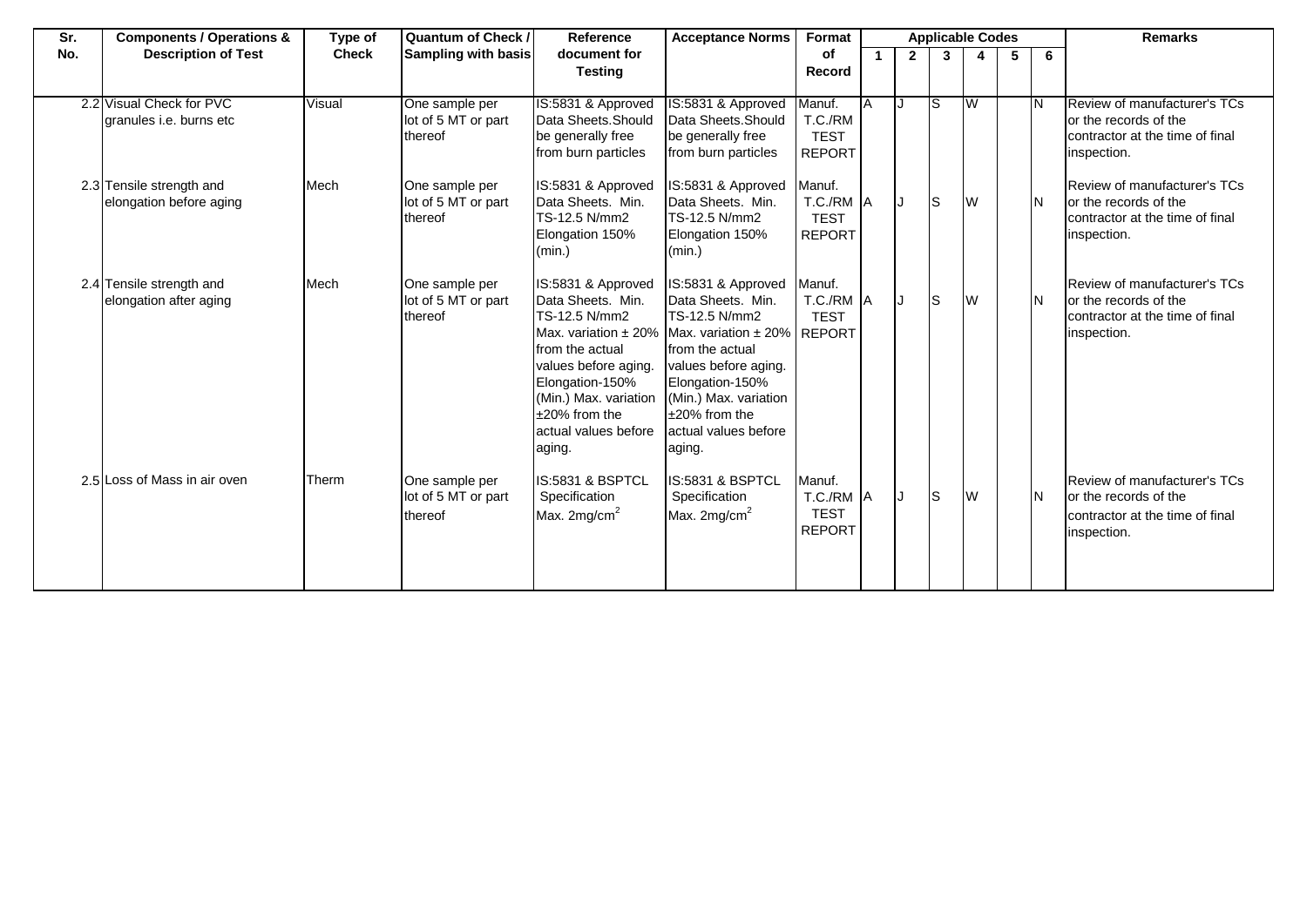| Sr. | <b>Components / Operations &amp;</b>                 | Type of      | <b>Quantum of Check /</b>                        | Reference                                                                                                                                                                                                                       | <b>Acceptance Norms</b>                                                                                                                                                 | Format                                              | <b>Applicable Codes</b> |                |    |    |   |    | <b>Remarks</b>                                                                                                 |
|-----|------------------------------------------------------|--------------|--------------------------------------------------|---------------------------------------------------------------------------------------------------------------------------------------------------------------------------------------------------------------------------------|-------------------------------------------------------------------------------------------------------------------------------------------------------------------------|-----------------------------------------------------|-------------------------|----------------|----|----|---|----|----------------------------------------------------------------------------------------------------------------|
| No. | <b>Description of Test</b>                           | <b>Check</b> | <b>Sampling with basis</b>                       | document for<br><b>Testing</b>                                                                                                                                                                                                  |                                                                                                                                                                         | <b>of</b><br>Record                                 |                         | $\overline{2}$ | 3  |    | 5 | 6  |                                                                                                                |
|     |                                                      |              |                                                  |                                                                                                                                                                                                                                 |                                                                                                                                                                         |                                                     |                         |                |    |    |   |    |                                                                                                                |
|     | 2.6 Thermal Stability                                | Therm        | One sample per<br>lot of 5 MT or part<br>thereof | <b>IS:5831 &amp; BSPTCL</b><br>Specification.<br>The indicating paper<br>shall not change<br>colour when the<br>insulation is kept at<br>a temperature of 200 a temperature of 200<br>deg C for a period of<br>Min. 80 Minutes. | IS:5831 & BSPTCL<br>Specification.<br>The indicating paper<br>shall not change<br>colour when the<br>insulation is kept at<br>deg C for a period of<br>Min. 80 Minutes. | Manuf.<br>T.C./RM<br><b>TEST</b><br><b>REPORT</b>   | IΑ                      |                | Is | W  |   | IΝ | Review of manufacturer's TCs<br>or the records of the<br>contractor at the time of final<br>inspection.        |
|     | 2.7 Volume Resistivity                               | Elect        | One sample per<br>lot of 5 MT or part<br>thereof | IS:5831 & Approved<br>Data Sheets. Min.<br>at 27 deg C -1x10 <sup>13</sup><br>Ohm.cm. Min. at<br>70 deg C -1x10 <sup>10</sup><br>Ohm.cm.                                                                                        | IS:5831 & Approved<br>Data Sheets. Min.<br>at 27 deg C -1x10 <sup>13</sup><br>Ohm.cm. Min. at<br>70 deg C -1x10 <sup>10</sup><br>Ohm.cm.                                | Manuf.<br>T.C./RM A<br><b>TEST</b><br><b>REPORT</b> |                         | IJ             | Is | W  |   | IΝ | <b>Review of manufacturer's TCs</b><br>or the records of the<br>contractor at the time of final<br>inspection. |
|     | 3.0 PVC COMPOUND FOR<br><b>SHEATH (Type ST1)</b>     |              |                                                  |                                                                                                                                                                                                                                 |                                                                                                                                                                         |                                                     |                         |                |    |    | Е |    |                                                                                                                |
|     | 3.1 Type/Specific gravity                            | Meas.        | One sample per<br>lot of 5 MT or part<br>thereof | IS:5831 & approved<br>data sheet                                                                                                                                                                                                | IS:5831 & approved<br>data sheet                                                                                                                                        | Manuf.<br>T.C./RM A<br><b>TEST</b><br><b>REPORT</b> |                         | IJ             | Is | Iw |   | IΝ | <b>Review of manufacturer's TCs</b><br>or the records of the<br>contractor at the time of final<br>inspection. |
|     | 3.2 Visual Check for PVC<br>granules i.e. burns etc. | Visual       | One sample per<br>lot of 5 MT or part<br>thereof | IS:5831 & BSPTCL<br>Specification.<br>Should be generally<br>free from burn<br>particles                                                                                                                                        | IS:5831 & BSPTCL<br>Specification.<br>Should be generally<br>free from burn<br>particles                                                                                | Manuf.<br>T.C./RM A<br><b>TEST</b><br><b>REPORT</b> |                         |                | ls | W  |   | İΝ | <b>Review of manufacturer's TCs</b><br>or the records of the<br>contractor at the time of final<br>inspection. |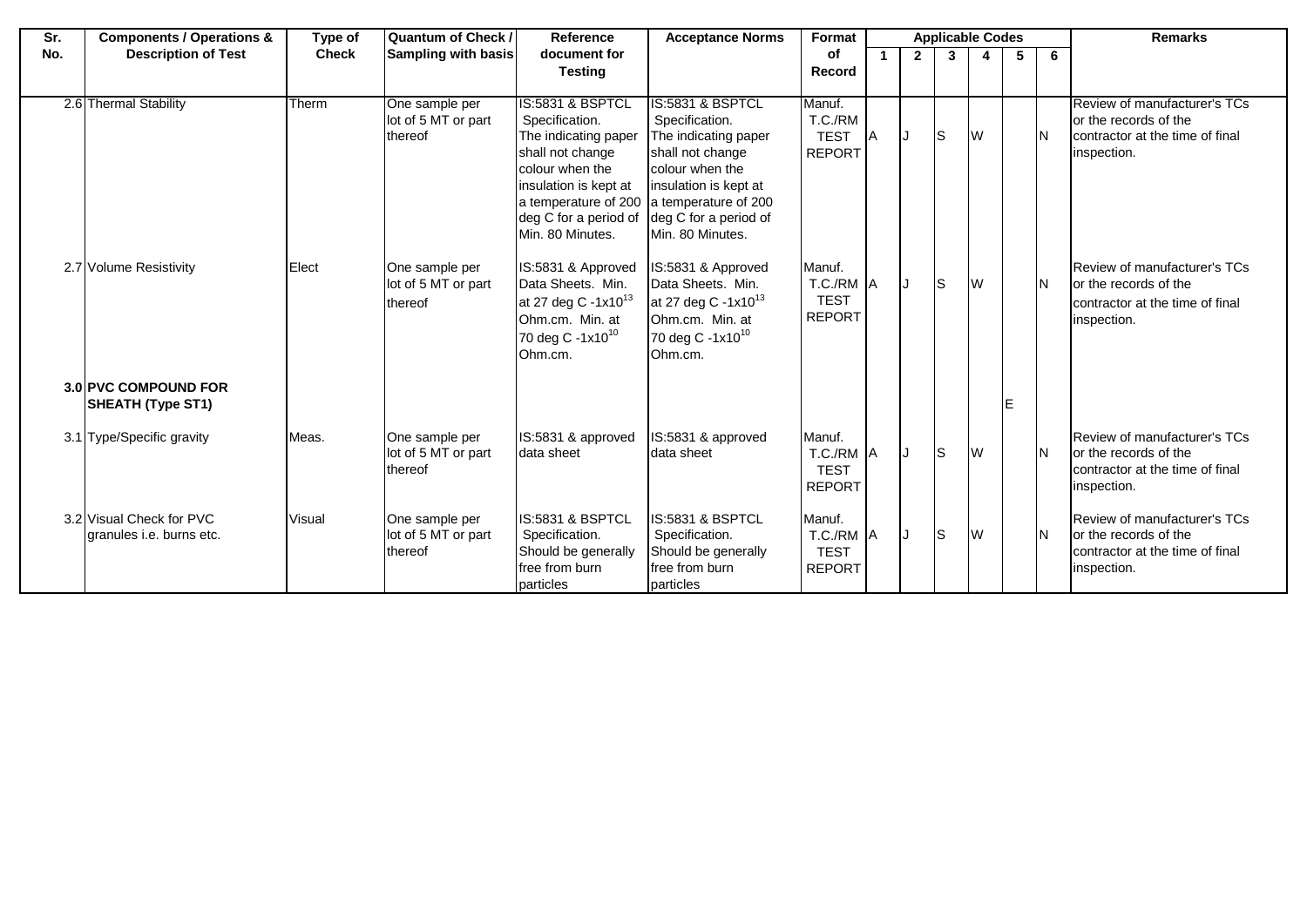| Sr. | <b>Components / Operations &amp;</b> | Type of      | <b>Quantum of Check</b>    | <b>Reference document</b> | <b>Acceptance Norms</b>   | Format        |    |              | <b>Applicable Codes</b> |   |   |     | <b>Remarks</b>                  |
|-----|--------------------------------------|--------------|----------------------------|---------------------------|---------------------------|---------------|----|--------------|-------------------------|---|---|-----|---------------------------------|
| No. | <b>Description of Test</b>           | <b>Check</b> | <b>Sampling with basis</b> | for Testing               |                           | of<br>Record  |    | $\mathbf{2}$ | $3^{\circ}$             | 4 | 5 | 6   |                                 |
|     | 3.3 Tensile strength and             | Mech         | One sample per             | IS:5831 & BSPTCL          | IS:5831 & BSPTCL          | Manuf.        | ΙA |              | S                       | W |   | IN. | Review of manufacturer's TCs    |
|     | elongation before aging              |              | lot of 5 MT or part        | Specification.            | Specification.            | T.C./RM       |    |              |                         |   |   |     | or the records of the           |
|     |                                      |              | thereof                    | Min.TS 12.5 N/mm2         | Min.TS 12.5 N/mm2         | <b>TEST</b>   |    |              |                         |   |   |     | contractor at the time of final |
|     |                                      |              |                            | Elongation 150%           | Elongation 150%           | <b>REPORT</b> |    |              |                         |   |   |     | inspection.                     |
|     |                                      |              |                            | (min.)                    | (min.)                    |               |    |              |                         |   |   |     |                                 |
|     |                                      |              |                            |                           |                           |               |    |              |                         |   |   |     |                                 |
|     | 3.4 Tensile strength and             | Mech         | One sample per             | IS:5831 & BSPTCL          | IS:5831 & BSPTCL          | Manuf.        | ΙA |              | S                       | W |   | IN. | Review of manufacturer's TCs    |
|     | elongation after aging               |              | lot of 5 MT or part        | Specification.            | Specification.            | T.C./RM       |    |              |                         |   |   |     | or the records of the           |
|     |                                      |              | thereof                    | Min.TS 12.5 N/mm2         | Min.TS 12.5 N/mm2         | <b>TEST</b>   |    |              |                         |   |   |     | contractor at the time of final |
|     |                                      |              |                            | (max.) variation $\pm$    | (max.) variation $\pm$    | <b>REPORT</b> |    |              |                         |   |   |     | inspection.                     |
|     |                                      |              |                            | 20% from the actual       | 20% from the actual       |               |    |              |                         |   |   |     |                                 |
|     |                                      |              |                            | value before aging        | value before aging        |               |    |              |                         |   |   |     |                                 |
|     |                                      |              |                            | Elongation 150%           | Elongation 150%           |               |    |              |                         |   |   |     |                                 |
|     |                                      |              |                            | (min.) Max. variation     | (min.) Max. variation     |               |    |              |                         |   |   |     |                                 |
|     |                                      |              |                            | $±$ 20% from the          | $± 20\%$ from the         |               |    |              |                         |   |   |     |                                 |
|     |                                      |              |                            | actual values before      | actual values before      |               |    |              |                         |   |   |     |                                 |
|     |                                      |              |                            | aging                     | aging                     |               |    |              |                         |   |   |     |                                 |
|     | 3.5 Loss of Mass in air Oven         | Therm        | One sample per             | IS:5831 & BSPTCL          | IS:5831 & BSPTCL          | Manuf.        | ΙA |              | S                       | W |   | IN. | Review of manufacturer's TCs    |
|     |                                      |              | lot of 5 MT or part        | <b>Grid Specification</b> | <b>Grid Specification</b> | T.C./RM       |    |              |                         |   |   |     | or the records of the           |
|     |                                      |              | thereof                    | Max. $2mg/cm^2$           | Max. $2mg/cm2$            | <b>TEST</b>   |    |              |                         |   |   |     | contractor at the time of final |
|     |                                      |              |                            |                           |                           | <b>REPORT</b> |    |              |                         |   |   |     | inspection.                     |
|     |                                      |              |                            |                           |                           |               |    |              |                         |   |   |     |                                 |
|     | 3.6 Thermal Stability                | Therm        | One sample per             | IS:5831 & BSPTCL          | IS:5831 & BSPTCL          | Manuf.        |    |              | S                       | W |   | IN. | Review of manufacturer's TCs    |
|     |                                      |              | lot of 5 MT or part        | Specification.            | Specification.            | T.C./RM       |    |              |                         |   |   |     | or the records of the           |
|     |                                      |              | thereof                    | The indicating paper      | The indicating paper      | <b>TEST</b>   |    |              |                         |   |   |     | contractor at the time of final |
|     |                                      |              |                            | shall not change colour   | shall not change colour   | <b>REPORT</b> |    |              |                         |   |   |     | inspection.                     |
|     |                                      |              |                            | when the Sample           | when the Sample           |               |    |              |                         |   |   |     |                                 |
|     |                                      |              |                            | of Sheath is kept at      | of Sheath is kept at      |               |    |              |                         |   |   |     |                                 |
|     |                                      |              |                            | 200 deg.C for a           | 200 deg.C for a           |               |    |              |                         |   |   |     |                                 |
|     |                                      |              |                            | period of min. 40         | period of min. 40         |               |    |              |                         |   |   |     |                                 |
|     |                                      |              |                            | minutes                   | minutes                   |               |    |              |                         |   |   |     |                                 |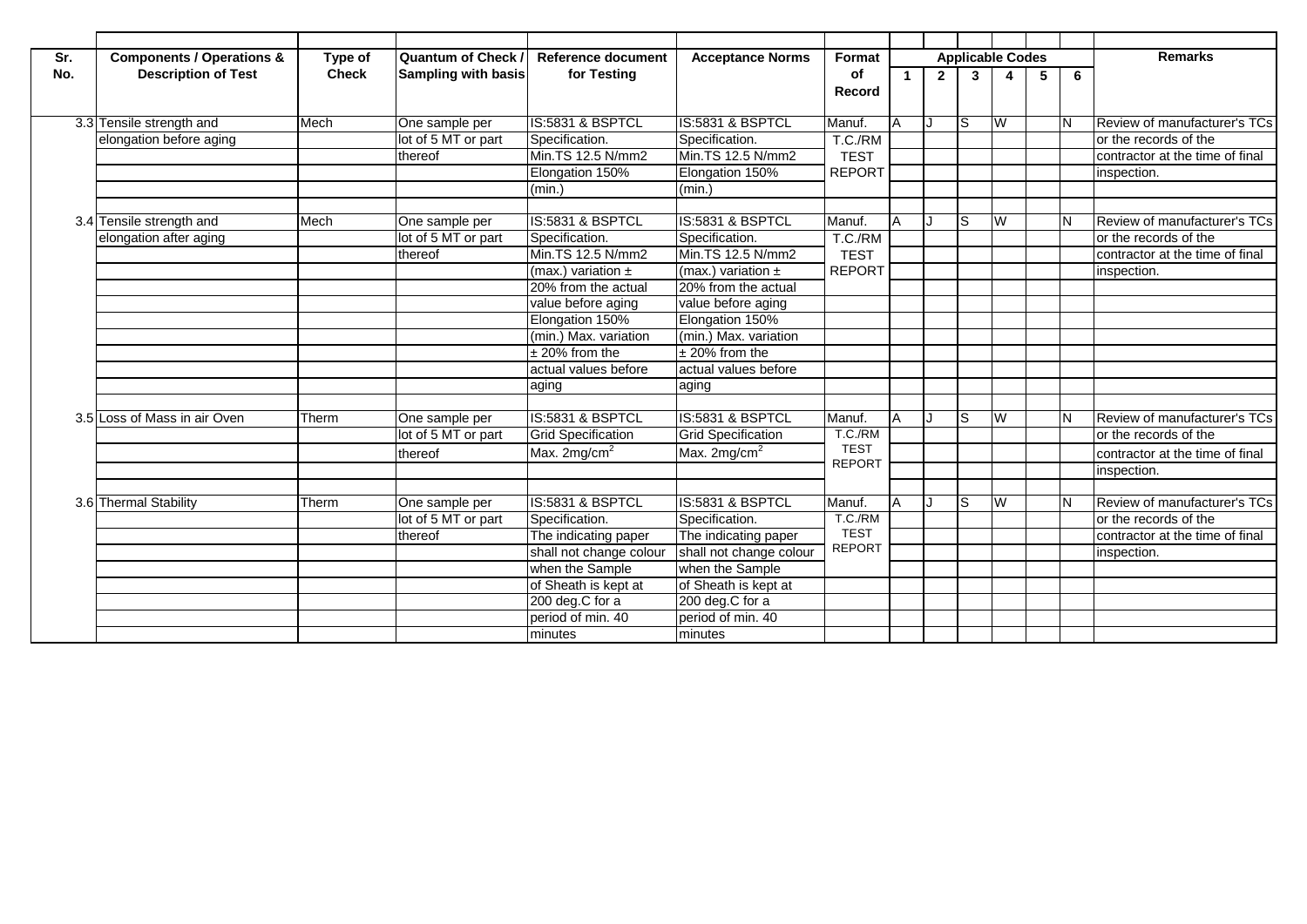| Sr. | <b>Components / Operations &amp;</b>                           | Type of      | <b>Quantum of Check /</b>                        | Reference                                                  | <b>Acceptance Norms</b>                                    | Format                                            | <b>Applicable Codes</b> |             |              |          |    |     | <b>Remarks</b>                                                                                          |
|-----|----------------------------------------------------------------|--------------|--------------------------------------------------|------------------------------------------------------------|------------------------------------------------------------|---------------------------------------------------|-------------------------|-------------|--------------|----------|----|-----|---------------------------------------------------------------------------------------------------------|
| No. | <b>Description of Test</b>                                     | <b>Check</b> | Sampling with basis                              | document for<br><b>Testing</b>                             |                                                            | of<br>Record                                      | $\mathbf{1}$            | $2^{\circ}$ | $\mathbf{3}$ |          | 5  | 6   |                                                                                                         |
|     | 3.7 Oxygen Index Test on PVC<br>for outer sheath only.         | Envir.       | One sample per<br>lot of 5 MT or part<br>thereof | ASTM-D-2863 &<br>approved data<br>sheets Min. 29%          | ASTM-D-2863 &<br>approved data<br>sheets Min. 29%          | Manuf.<br>T.C./RM<br><b>TEST</b><br><b>REPORT</b> | A                       | IJ          | lS           | <b>W</b> |    | IΝ  | Review of manufacturer's TCs<br>or the records of the<br>contractor at the time of final<br>inspection. |
|     | 3.8 Temperature Index Test<br>on PVC for Outer Sheath<br>only. | Envir.       | One sample per<br>lot of 5 MT or part<br>thereof | ASTM-D-2863 &<br>approved data<br>sheets Min. 250<br>Deg.C | ASTM-D-2863 &<br>approved data<br>sheets Min. 250<br>Deg.C | Manuf.<br>T.C./RM<br><b>TEST</b><br><b>REPORT</b> | A                       |             | ls           | <b>W</b> |    | IN. | Review of manufacturer's TCs<br>or the records of the<br>contractor at the time of final<br>inspection. |
|     | <b>4.0 ARMOUR WIRE/STRIP</b>                                   |              |                                                  |                                                            |                                                            |                                                   |                         |             |              |          | ΙE |     |                                                                                                         |
|     | <b>4.1 DIMENSION</b>                                           | Meas.        | One Sample for<br>every 10 coils                 | IS:3975 & Approved<br>Data Sheets                          | IS:3975 & Approved<br>Data Sheets                          | Manuf.<br>T.C./RM<br><b>TEST</b><br><b>REPORT</b> | A                       |             | lS.          | W        |    | ΙN  | Review of manufacturer's TCs<br>or the records of the<br>contractor at the time of final<br>inspection. |
|     | 4.2 Tensile Strength                                           | Mech         | One Sample for<br>every 10 coils                 | IS:3975 & Approved<br>Data Sheets                          | IS:3975 & Approved<br>Data Sheets                          | Manuf.<br>T.C./RM<br><b>TEST</b><br><b>REPORT</b> | IA.                     | IJ          | ls           | W        |    | IN. | Review of manufacturer's TCs<br>or the records of the<br>contractor at the time of final<br>inspection. |
|     | 4.3 Elongation                                                 | Mech         | One Sample for<br>every 10 coils                 | IS:3975 & Approved<br>Data Sheets                          | IS:3975 & Approved<br>Data Sheets                          | Manuf.<br>T.C./RM<br><b>TEST</b><br><b>REPORT</b> | A J                     |             | ls           | W        |    | ΙN  | Review of manufacturer's TCs<br>or the records of the<br>contractor at the time of final<br>inspection. |
|     | 4.4 Torsion/Winding                                            | Mech         | One Sample for<br>every 10 coils                 | IS:3975 & Approved<br>Data Sheets                          | IS:3975 & Approved<br>Data Sheets                          | Manuf.<br>T.C./RM<br><b>TEST</b><br><b>REPORT</b> | l A                     |             | ls           | <b>W</b> |    | ΙN  | Review of manufacturer's TCs<br>or the records of the<br>contractor at the time of final<br>inspection. |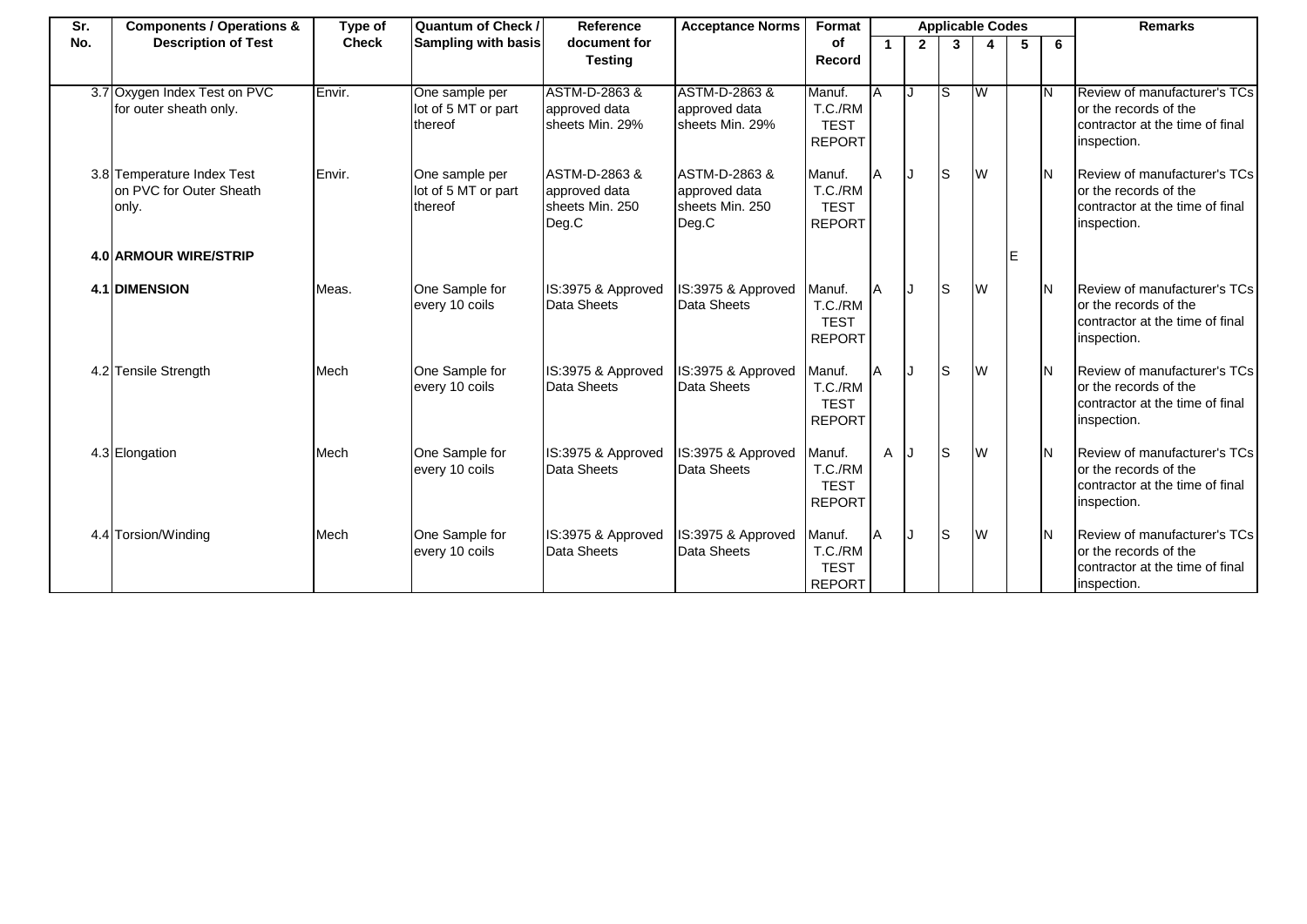| Sr. | <b>Components / Operations &amp;</b>            | Type of      | Quantum of Check /               | Reference                                                                                                                                                                                 | <b>Acceptance Norms</b>                                                                                                                                                                   | Format                                            | <b>Applicable Codes</b> |                |              |   |   |     | <b>Remarks</b>                                                                                          |
|-----|-------------------------------------------------|--------------|----------------------------------|-------------------------------------------------------------------------------------------------------------------------------------------------------------------------------------------|-------------------------------------------------------------------------------------------------------------------------------------------------------------------------------------------|---------------------------------------------------|-------------------------|----------------|--------------|---|---|-----|---------------------------------------------------------------------------------------------------------|
| No. | <b>Description of Test</b>                      | <b>Check</b> | <b>Sampling with basis</b>       | document for                                                                                                                                                                              |                                                                                                                                                                                           | of                                                |                         | $\overline{2}$ | $\mathbf{3}$ |   | 5 | 6   |                                                                                                         |
|     |                                                 |              |                                  | <b>Testing</b>                                                                                                                                                                            |                                                                                                                                                                                           | <b>Record</b>                                     |                         |                |              |   |   |     |                                                                                                         |
|     | 4.5 Wrapping test                               | Mech         | One Sample for<br>every 10 coils | IS:3975 & approved<br>Data Sheet.Wrap-8<br>Unwrap-6 & Wrap-6<br>on a mandrel as per<br>above IS. The wire<br>shall not crack or<br>break.                                                 | IS:3975 & approved<br>Data Sheet. Wrap-8<br>Unwrap-6 & Wrap-6<br>on a mandrel as per<br>above IS. The wire<br>shall not crack or<br>break.                                                | Manuf.<br>T.C./RM<br><b>TEST</b><br><b>REPORT</b> | ΙA                      |                | lS.          | W |   |     | Review of manufacturer's TCs<br>or the records of the<br>contractor at the time of final<br>inspection. |
|     | 4.6 Uniformity of Zinc coating<br>(Preece Test) | Chem.        | One Sample for<br>every 10 coils | IS:4826, IS:3975 &<br>approved data<br>sheets. At the end<br>of specified number<br>of dips as per IS, the<br>specimen shall not<br>show any red<br>deposit of copper<br>upon base metal. | IS:4826, IS:3975 &<br>approved data<br>sheets. At the end<br>of specified number<br>of dips as per IS, the<br>specimen shall not<br>show any red<br>deposit of copper<br>upon base metal. | Manuf.<br>T.C./RM<br><b>TEST</b><br><b>REPORT</b> | A                       |                | ls           | W |   | IN. | Review of manufacturer's TCs<br>or the records of the<br>contractor at the time of final<br>inspection. |
|     | 4.7 Weight of Zinc Coating                      | Chem.        | One Sample for<br>every 10 coils | IS:4826, IS:3975 &<br>approved data<br>sheets.                                                                                                                                            | IS:4826, IS:3975 &<br>approved data<br>sheets.                                                                                                                                            | Manuf.<br>T.C./RM<br><b>TEST</b><br><b>REPORT</b> | A                       |                | ls           | W |   | IN. | Review of manufacturer's TCs<br>or the records of the<br>contractor at the time of final<br>inspection. |
|     | 4.8 Adhesion Test                               | Mech.        | One Sample for<br>every 10 coils | IS:4826, IS 3975 &<br><b>Approved Data</b><br>Sheets. The<br>Zinc Coating shall<br>remain adherent to<br>the steel wire.                                                                  | IS:4826, IS 3975 &<br>Approved Data<br>Sheets. The<br>Zinc Coating shall<br>remain adherent to<br>the steel wire.                                                                         | Manuf.<br>T.C./RM<br><b>TEST</b><br><b>REPORT</b> |                         |                | ls           | W |   |     | Review of manufacturer's TCs<br>or the records of the<br>contractor at the time of final<br>inspection. |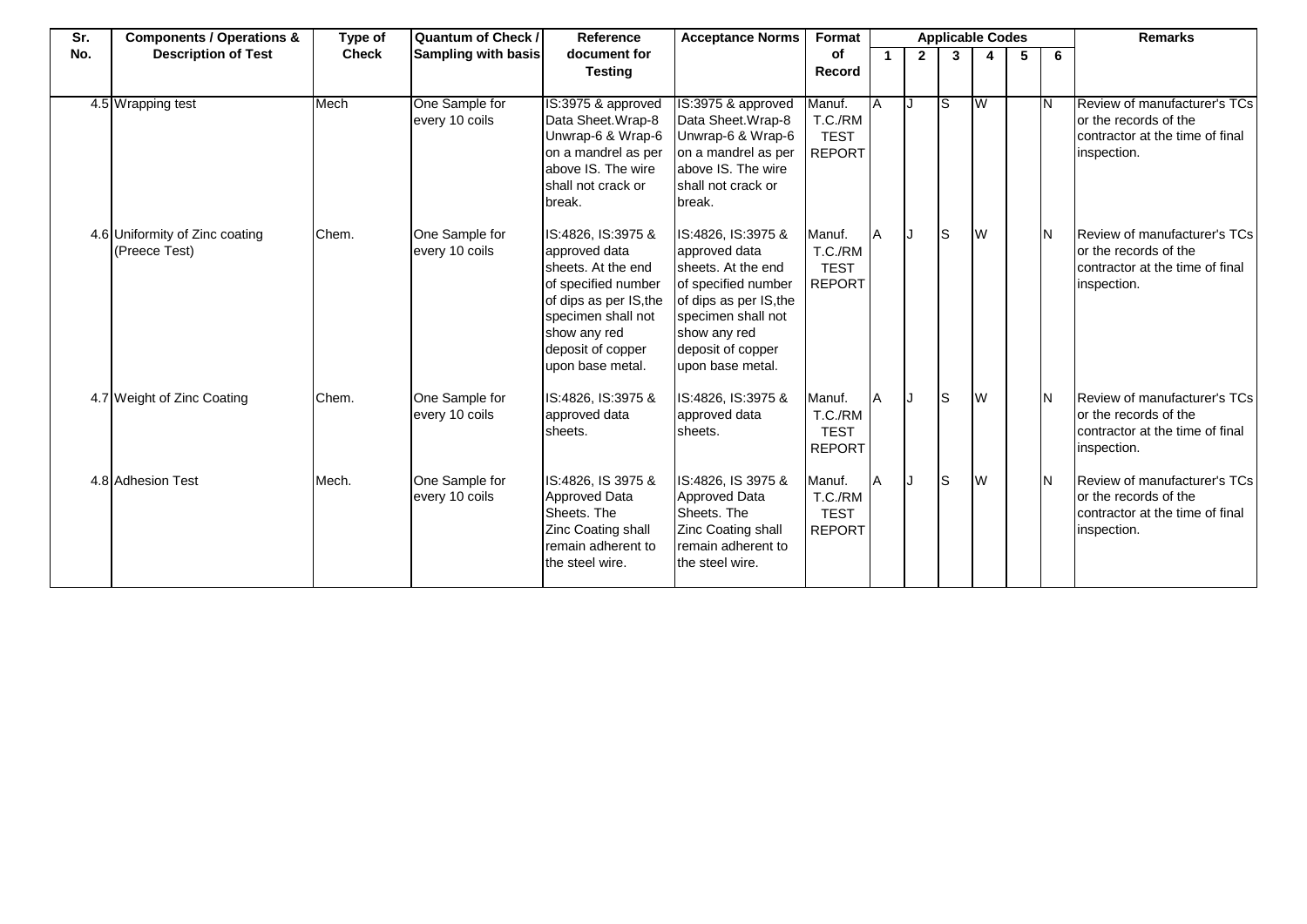| Sr. | <b>Components / Operations &amp;</b> | Type of      | <b>Quantum of Check /</b> | Reference           | <b>Acceptance Norms</b> | Format        | <b>Applicable Codes</b> |             |                 |                         |   |    | <b>Remarks</b>                  |
|-----|--------------------------------------|--------------|---------------------------|---------------------|-------------------------|---------------|-------------------------|-------------|-----------------|-------------------------|---|----|---------------------------------|
| No. | <b>Description of Test</b>           | <b>Check</b> | Sampling with basis       | document for        |                         | of            |                         | $2^{\circ}$ | $3\overline{3}$ | 4                       | 5 | 6  |                                 |
|     |                                      |              |                           | <b>Testing</b>      |                         | Record        |                         |             |                 |                         |   |    |                                 |
|     | 4.9 Resistivity                      | Elect        | One Sample for            | IS:3975 & Approved  | IS:3975 & Approved      | Manuf.        | A                       | IJ          | lS              | - M                     |   | ΙN | Review of manufacturer's TCs    |
|     |                                      |              | every 10 coils            | Data Sheets.        | Data Sheets.            | T.C./RM       |                         |             |                 |                         |   |    | or the records of the           |
|     |                                      |              |                           |                     |                         | <b>TEST</b>   |                         |             |                 |                         |   |    | contractor at the time of final |
|     |                                      |              |                           |                     |                         | <b>REPORT</b> |                         |             |                 |                         |   |    | inspection.                     |
|     |                                      |              |                           |                     |                         |               |                         |             |                 |                         |   |    |                                 |
|     | 4.10 Check for Purity of Zinc        | Chem         | One Sample for            | IS:209 & BSPTCL     | IS:209 & BSPTCL         | Manuf.        | A                       | IJ          | ls              | $\overline{\mathsf{W}}$ |   | İΝ | Review of Lab's test            |
|     |                                      |              | every lot of 50 MT        | specification       | specification           | T.C./RM       |                         |             |                 |                         |   |    | certificates at the time of     |
|     |                                      |              | or part thereof           | Min. purity of Zinc | Min. purity of Zinc     | <b>TEST</b>   |                         |             |                 |                         |   |    | final inspection. The supplier  |
|     |                                      |              |                           | 99.95%              | 99.95%                  | <b>REPORT</b> |                         |             |                 |                         |   |    | of GS wire/strip shall furnish  |
|     |                                      |              |                           |                     |                         |               |                         |             |                 |                         |   |    | an undertaking regarding the    |
|     |                                      |              |                           |                     |                         |               |                         |             |                 |                         |   |    | purity of Zinc used in          |
|     |                                      |              |                           |                     |                         |               |                         |             |                 |                         |   |    | galvanizing.                    |
|     |                                      |              |                           |                     |                         |               |                         |             |                 |                         |   |    |                                 |
|     |                                      |              |                           |                     |                         |               |                         |             |                 |                         |   |    |                                 |
|     |                                      |              |                           |                     |                         |               |                         |             |                 |                         |   |    |                                 |
|     |                                      |              |                           |                     |                         |               |                         |             |                 |                         |   |    |                                 |
|     |                                      |              |                           |                     |                         |               |                         |             |                 |                         |   |    |                                 |
|     |                                      |              |                           |                     |                         |               |                         |             |                 |                         |   |    |                                 |
|     |                                      |              |                           |                     |                         |               |                         |             |                 |                         |   |    |                                 |
|     |                                      |              |                           |                     |                         |               |                         |             |                 |                         |   |    |                                 |
|     |                                      |              |                           |                     |                         |               |                         |             |                 |                         |   |    |                                 |
|     |                                      |              |                           |                     |                         |               |                         |             |                 |                         |   |    |                                 |
|     |                                      |              |                           |                     |                         |               |                         |             |                 |                         |   |    |                                 |
|     |                                      |              |                           |                     |                         |               |                         |             |                 |                         |   |    |                                 |
|     |                                      |              |                           |                     |                         |               |                         |             |                 |                         |   |    |                                 |
|     |                                      |              |                           |                     |                         |               |                         |             |                 |                         |   |    |                                 |
|     |                                      |              |                           |                     |                         |               |                         |             |                 |                         |   |    |                                 |
|     |                                      |              |                           |                     |                         |               |                         |             |                 |                         |   |    |                                 |
|     |                                      |              |                           |                     |                         |               |                         |             |                 |                         |   |    |                                 |
|     |                                      |              |                           |                     |                         |               |                         |             |                 |                         |   |    |                                 |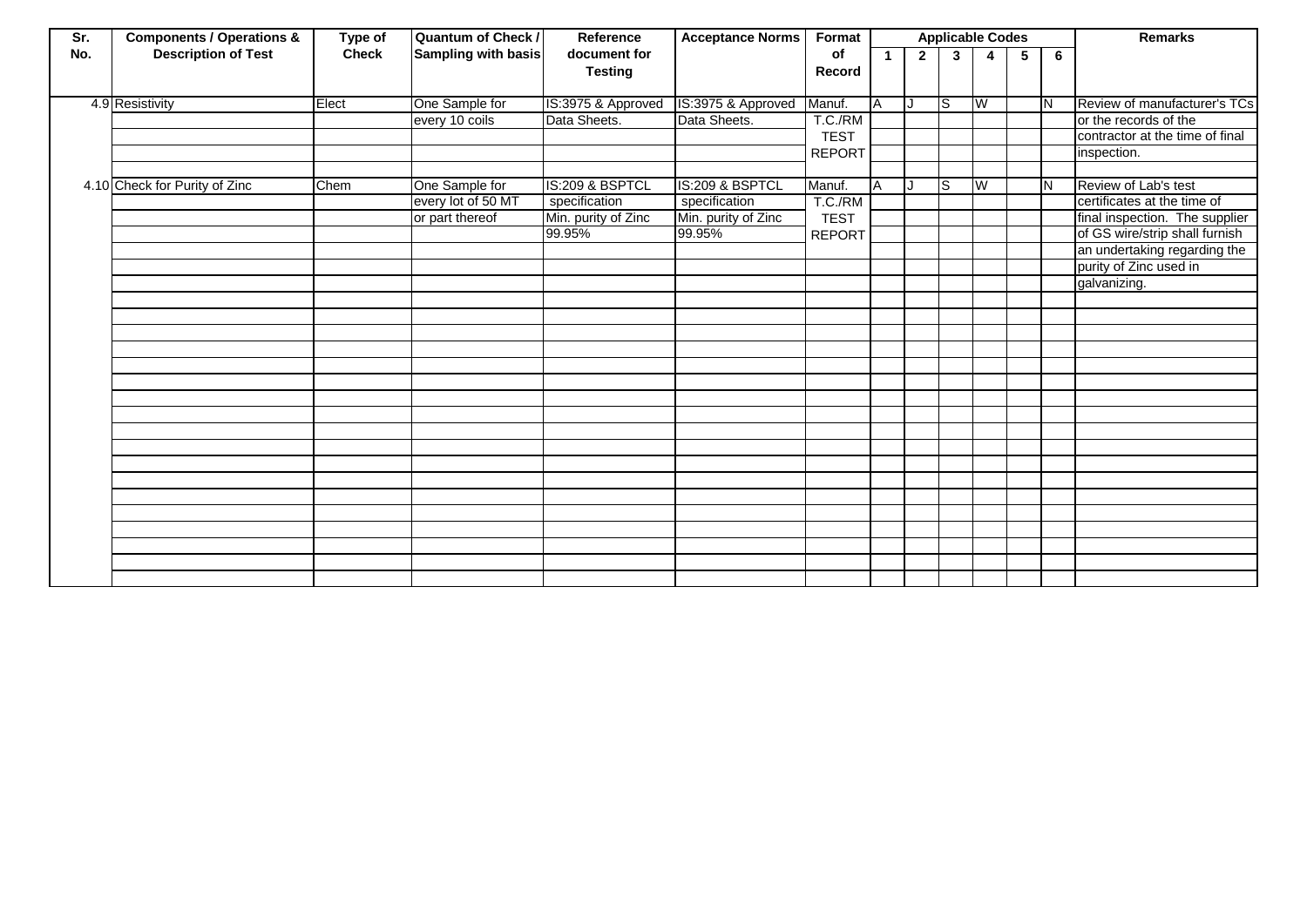| Sr. | <b>Components / Operations &amp;</b> | Type of      | <b>Quantum of Check /</b>  | Reference                      | <b>Acceptance Norms</b> | Format       | <b>Applicable Codes</b> |                |              |                         | <b>Remarks</b> |   |                                 |
|-----|--------------------------------------|--------------|----------------------------|--------------------------------|-------------------------|--------------|-------------------------|----------------|--------------|-------------------------|----------------|---|---------------------------------|
| No. | <b>Description of Test</b>           | <b>Check</b> | <b>Sampling with basis</b> | document for<br><b>Testing</b> |                         | of<br>Record | 1.                      | $\overline{2}$ | $\mathbf{3}$ | 4                       | 5              | 6 |                                 |
| В   | <b>INPROCESS INSPECTION</b>          |              |                            |                                |                         |              |                         |                |              |                         |                |   |                                 |
|     |                                      |              |                            |                                |                         |              |                         |                |              |                         |                |   |                                 |
|     | 5.0 ALUMINIUM DRAWN                  |              |                            |                                |                         |              |                         |                |              |                         |                |   |                                 |
|     | WIRE (H2 grade)                      |              |                            |                                |                         |              |                         |                |              |                         |                |   |                                 |
|     |                                      |              |                            |                                |                         |              |                         |                |              |                         |                |   |                                 |
|     | 5.1 Surface finish and winding       | Visual       | 100% on each               | IS:8130 & approved             | IS:8130 & approved      | In Process   | ΙA                      |                | Is           | W                       |                |   | Review of the records of the    |
|     | (Visual check)                       |              | spool                      | data sheet. The                | data sheet. The         | Log Sheet    |                         |                |              |                         |                |   | contractor at the time of final |
|     |                                      |              |                            | wire shall be smooth           | wire shall be smooth    |              |                         |                |              |                         |                |   | inspection.                     |
|     |                                      |              |                            | and free from                  | and free from           |              |                         |                |              |                         |                |   |                                 |
|     |                                      |              |                            | scratches.                     | scratches.              |              |                         |                |              |                         |                |   |                                 |
|     |                                      |              |                            |                                |                         |              |                         |                |              |                         |                |   |                                 |
|     | 5.2 Diameter of drawn Aluminium      | Meas.        | One Sample from            | IS:8130 & approved             | IS:8130 & approved      | In Process   | ΙA                      |                | ls           | W                       |                |   | Review of the records of the    |
|     | wire                                 |              | each spool                 | data sheet.                    | data sheet.             | Log Sheet    |                         |                |              |                         |                |   | contractor at the time of final |
|     |                                      |              |                            |                                |                         |              |                         |                |              |                         |                |   | inspection.                     |
|     |                                      |              |                            |                                |                         |              |                         |                |              |                         |                |   |                                 |
|     | 5.3 Tensile strength                 | Mech         | One Sample from            | IS:8130 & approved             | IS:8130 & approved      | In Process   |                         |                | ls           | $\overline{\mathsf{w}}$ |                | N | Review of the records of the    |
|     |                                      |              | each spool                 | data sheet                     | data sheet              | Log Sheet    |                         |                |              |                         |                |   | contractor at the time of final |
|     |                                      |              |                            |                                |                         |              |                         |                |              |                         |                |   | inspection.                     |
|     | 5.4 Wrapping Test                    | Mech.        | One Sample from            | IS: 8130 & Approved            | IS: 8130 & Approved     | In Process   | ΙA                      |                | ls           | W                       |                | Ν | Review of the records of the    |
|     |                                      |              | each spool                 | data sheets. Wrap-8            | data sheets. Wrap-8     | Log Sheet    |                         |                |              |                         |                |   | contractor at the time of final |
|     |                                      |              |                            | Unwrap-6 & Wrap-6              | Unwrap-6 & Wrap-6       |              |                         |                |              |                         |                |   | inspection.                     |
|     |                                      |              |                            | on its own dia. The            | on its own dia. The     |              |                         |                |              |                         |                |   |                                 |
|     |                                      |              |                            | wire shall not crack           | wire shall not crack    |              |                         |                |              |                         |                |   |                                 |
|     |                                      |              |                            | or break                       | or break                |              |                         |                |              |                         |                |   |                                 |
|     | 6.0 STRANDING                        |              |                            |                                |                         |              |                         |                |              |                         |                |   |                                 |
|     |                                      |              |                            |                                |                         |              |                         |                |              |                         |                |   |                                 |
|     | 6.1 Lay direction & compactness      | Visual       | Each length at             | IS 1554/Approved               | IS 1554/Approved        | In Process   |                         |                | ls           | W                       |                |   | Review of the records of the    |
|     |                                      |              | the beginning              | data sheet/                    | data sheet/             | Log Sheet    |                         |                |              |                         |                |   | contractor at the time of final |
|     |                                      |              |                            |                                |                         |              |                         |                |              |                         |                |   | inspection.                     |
|     |                                      |              |                            |                                |                         |              |                         |                |              |                         |                |   |                                 |
|     |                                      |              |                            |                                |                         |              |                         |                |              |                         |                |   |                                 |
|     |                                      |              |                            |                                |                         |              |                         |                |              |                         |                |   |                                 |
|     |                                      |              |                            |                                |                         |              |                         |                |              |                         |                |   |                                 |
|     |                                      |              |                            |                                |                         |              |                         |                |              |                         |                |   |                                 |
|     |                                      |              |                            |                                |                         |              |                         |                |              |                         |                |   |                                 |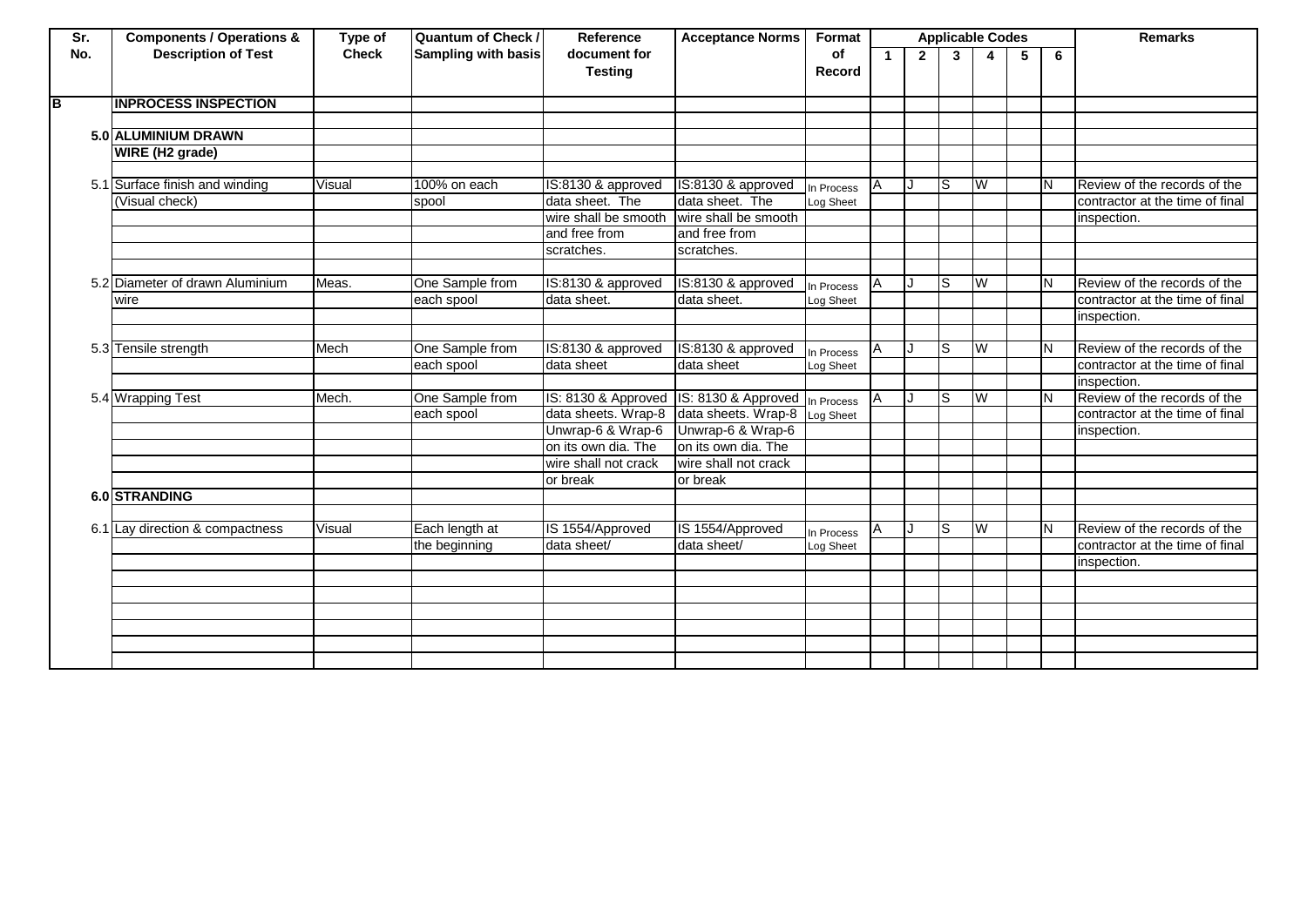| Sr. | <b>Components / Operations &amp;</b> | Type of      | <b>Quantum of Check /</b>  | Reference                                            | <b>Acceptance Norms</b> | Format     |    |              | <b>Applicable Codes</b> |   |   |   | <b>Remarks</b>                  |
|-----|--------------------------------------|--------------|----------------------------|------------------------------------------------------|-------------------------|------------|----|--------------|-------------------------|---|---|---|---------------------------------|
| No. | <b>Description of Test</b>           | <b>Check</b> | <b>Sampling with basis</b> | document for                                         |                         | οf         |    | $\mathbf{2}$ | $\overline{3}$          | 4 | 5 | 6 |                                 |
|     |                                      |              |                            | <b>Testing</b>                                       |                         | Record     |    |              |                         |   |   |   |                                 |
|     |                                      |              |                            |                                                      |                         |            |    |              |                         |   |   |   |                                 |
|     | 6.2 Smoothness/Surface               | Visual       | 100%                       | The surface shall be                                 | The surface shall be    | In Process | ΙA | IJ           | lS                      | W |   |   | Review of the records of the    |
|     | scratches (Visual check)             |              |                            | smooth and free                                      | smooth and free         | Log Sheet  |    |              |                         |   |   |   | contractor at the time of final |
|     |                                      |              |                            | from Scratches                                       | from Scratches          |            |    |              |                         |   |   |   | inspection.                     |
|     |                                      |              |                            |                                                      |                         |            |    |              |                         |   |   |   |                                 |
|     | 6.3 Resistance /Km at 20° C          | Elect        | One Sample from            | IS:8130 & approved                                   | IS:8130 & approved      | In Process |    |              | lS                      | W |   |   | Review of the records of the    |
|     |                                      |              | each spool                 | data sheet.                                          | data sheet.             | Log Sheet  |    |              |                         |   |   |   | contractor at the time of final |
|     |                                      |              |                            |                                                      |                         |            |    |              |                         |   |   |   | inspection.                     |
|     |                                      |              |                            |                                                      |                         |            |    |              |                         |   |   |   |                                 |
|     | 6.4 Dimensions                       | Meas.        | One Sample from            | approved data sheet                                  | approved data sheet     | In Process |    |              | ls                      | S |   |   | Review of the records of the    |
|     |                                      |              | each spool                 |                                                      |                         | Log Sheet  |    |              |                         |   |   |   | contractor at the time of final |
|     |                                      |              |                            |                                                      |                         |            |    |              |                         |   |   |   | inspection.                     |
|     |                                      |              |                            |                                                      |                         |            |    |              |                         |   |   |   |                                 |
|     | <b>7.0 INSULATED CORE</b>            |              |                            |                                                      |                         |            |    |              |                         |   |   |   |                                 |
|     |                                      |              |                            |                                                      |                         |            |    |              |                         |   |   |   |                                 |
|     | 7.1 Thickness of Insulation          |              | Each setting               | IS:1554(Part-1)Table IS:1554(Part-1)Table In Process |                         |            |    |              | ls                      | W |   |   | Review of the records of the    |
|     | Average                              | Meas.        | during running of          | 2 & approved data                                    | 2 & approved data       | Log Sheet  |    |              |                         |   |   |   | contractor at the time of final |
| İi. | Minimum                              | Meas.        | machine                    | sheet                                                | sheet                   |            |    |              |                         |   |   |   | inspection.                     |
|     |                                      |              |                            |                                                      |                         |            |    |              |                         |   |   |   |                                 |
|     | 7.2 Type of Insulating Material      | Visual       | Each setting               | IS:1554(Part-1) and                                  | IS:1554(Part-1) and     | In Process |    |              | ls                      | W |   |   | Review of the records of the    |
|     |                                      |              | during running of          | approved data sheet                                  | approved data sheet     | Log Sheet  |    |              |                         |   |   |   | contractor at the time of final |
|     |                                      |              | machine                    | Type-A                                               | Type-A                  |            |    |              |                         |   |   |   | inspection.                     |
|     |                                      |              |                            |                                                      |                         |            |    |              |                         |   |   |   |                                 |
|     | 7.3 Surface finish                   | Meas.        | Each setting               | IS:1554(Part-1) The                                  | IS:1554(Part-1) The     | n Process  |    |              | S                       | W |   |   | Review of the records of the    |
|     |                                      |              | during running of          | Surface shall be                                     | Surface shall be        | Log Sheet  |    |              |                         |   |   |   | contractor at the time of final |
|     |                                      |              | machine                    | smooth and free                                      | smooth and free         |            |    |              |                         |   |   |   | inspection.                     |
|     |                                      |              |                            | from any defects                                     | from any defects        |            |    |              |                         |   |   |   |                                 |
|     |                                      |              |                            |                                                      |                         |            |    |              |                         |   |   |   |                                 |
|     | 7.4 Spark Test                       | Elect.       | 100%                       | min. 6                                               | min. 6                  | In Process | IΑ |              | ls                      | W |   |   | Review of the records of the    |
|     |                                      |              |                            | KV (r.m.s.)                                          | $KV$ (r.m.s.)           | Log Sheet  |    |              |                         |   |   |   | contractor at the time of final |
|     |                                      |              |                            |                                                      |                         |            |    |              |                         |   |   |   | inspection.                     |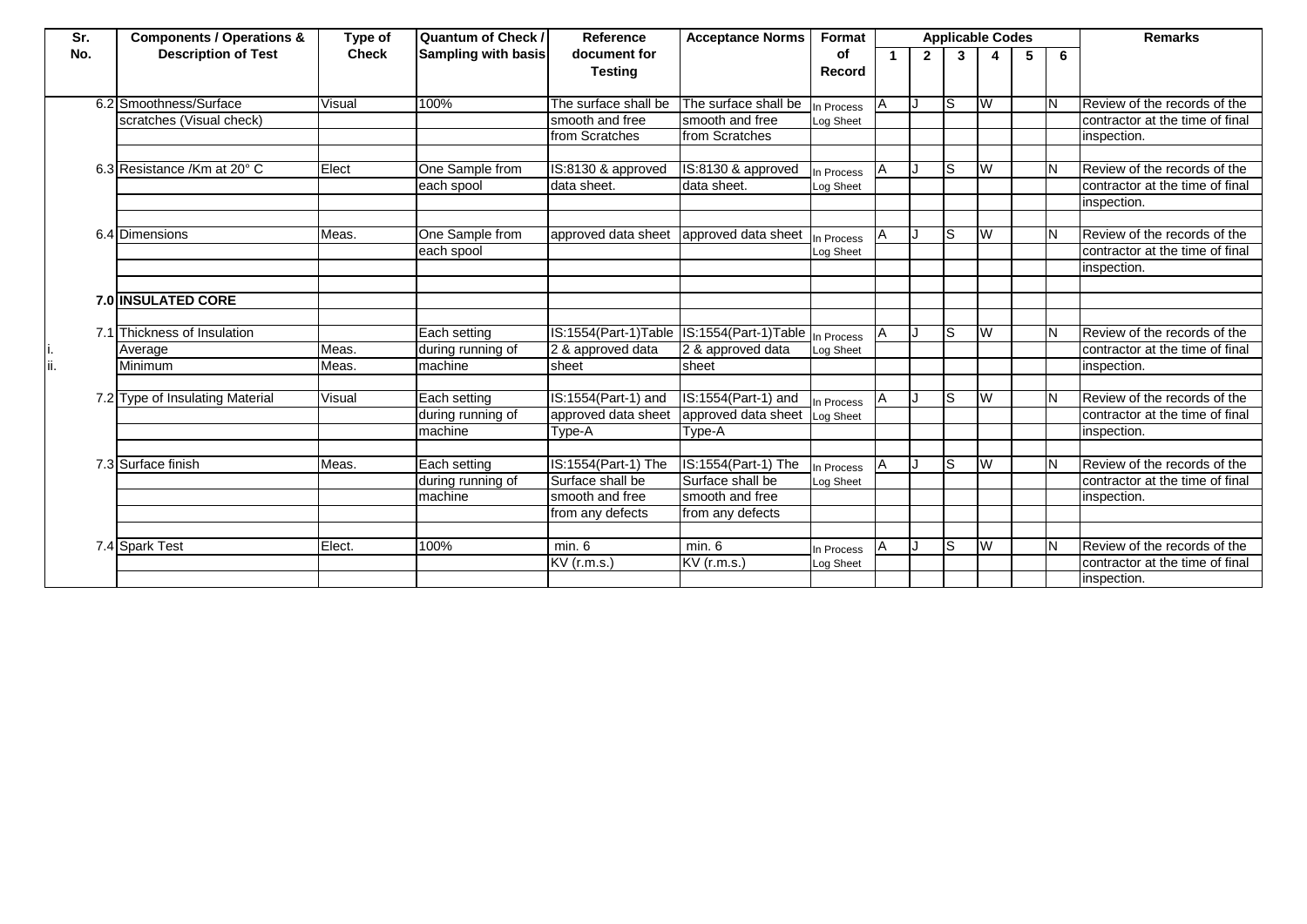| Sr. | <b>Components / Operations &amp;</b> | Type of      | <b>Quantum of Check /</b>  | Reference            | <b>Acceptance Norms</b> | Format     |    |                | <b>Applicable Codes</b> |   |   |    | <b>Remarks</b>                  |
|-----|--------------------------------------|--------------|----------------------------|----------------------|-------------------------|------------|----|----------------|-------------------------|---|---|----|---------------------------------|
| No. | <b>Description of Test</b>           | <b>Check</b> | <b>Sampling with basis</b> | document for         |                         | οf         |    | $\overline{2}$ | 3                       | 4 | 5 | 6  |                                 |
|     |                                      |              |                            | <b>Testing</b>       |                         | Record     |    |                |                         |   |   |    |                                 |
|     |                                      |              |                            |                      |                         |            |    |                |                         |   |   |    |                                 |
|     | 7.5 Core Identification/Colour of    | Visual       | 100%                       | IS:1554 (Part-1) &   | IS:1554 (Part-1) &      | In Process | IA | IJ             | ls                      | W |   |    | Review of the records of the    |
|     | cores                                |              |                            | approved data sheet  | approved data sheet     | Log Sheet  |    |                |                         |   |   |    | contractor at the time of final |
|     |                                      |              |                            |                      |                         |            |    |                |                         |   |   |    | inspection.                     |
|     |                                      |              |                            |                      |                         |            |    |                |                         |   |   |    |                                 |
|     | 7.6 Eccentricity                     | Meas.        | 100%                       | Max. 10%/ approved   | Max. 10%/ approved      | n Process  | ΙA |                | S                       | W |   |    | Review of the records of the    |
|     |                                      |              |                            | data sheet           | data sheet              | Log Sheet  |    |                |                         |   |   |    | contractor at the time of final |
|     |                                      |              |                            |                      |                         |            |    |                |                         |   |   |    | inspection.                     |
|     |                                      |              |                            |                      |                         |            |    |                |                         |   |   |    |                                 |
|     |                                      |              |                            |                      |                         |            |    |                |                         |   |   |    |                                 |
|     | 8.0 LAID UP CORES                    |              |                            |                      |                         |            |    |                |                         |   |   |    |                                 |
|     |                                      |              |                            |                      |                         |            |    |                |                         |   |   |    |                                 |
|     | 8.1 Direction of Lay                 | Visual       | Each setting               | The outer most       | The outer most          | In Process | ΙA |                | S                       | W |   |    | Review of the records of the    |
|     |                                      |              | during Process             | layer shall be right | layer shall be right    | Log Sheet  |    |                |                         |   |   |    | contractor at the time of final |
|     |                                      |              |                            | hand and other       | hand and other          |            |    |                |                         |   |   |    | inspection.                     |
|     |                                      |              |                            | layers opposite to   | layers opposite to      |            |    |                |                         |   |   |    |                                 |
|     |                                      |              |                            | previous one.        | previous one.           |            |    |                |                         |   |   |    |                                 |
|     |                                      |              |                            |                      |                         |            |    |                |                         |   |   |    |                                 |
|     | 8.2 Lay Length                       | Meas.        | Each setting               | approved data sheet  | approved data sheet     | n Process  | IΑ |                | S                       | W |   |    | Review of the records of the    |
|     |                                      |              | during Process             |                      |                         | Log Sheet  |    |                |                         |   |   |    | contractor at the time of final |
|     |                                      |              |                            |                      |                         |            |    |                |                         |   |   |    | inspection.                     |
|     |                                      |              |                            |                      |                         |            |    |                |                         |   |   |    |                                 |
|     | 8.3 Sequence of laying               | Visual       | Each setting               | approved data sheet  | approved data sheet     | n Process  |    |                | S                       | W |   |    | Review of the records of the    |
|     |                                      |              | during Process             |                      |                         | Log Sheet  |    |                |                         |   |   |    | contractor at the time of final |
|     |                                      |              |                            |                      |                         |            |    |                |                         |   |   |    | inspection.                     |
|     |                                      |              |                            |                      |                         |            |    |                |                         |   |   |    |                                 |
|     | 8.4 Tightness of cores               | Visual       | Each setting               | The cores shall be   | The cores shall be      | n Process  |    |                | S                       | W |   | lΝ | Review of the records of the    |
|     |                                      |              | during Process             | reasonable tight.    | reasonable tight.       | Log Sheet  |    |                |                         |   |   |    | contractor at the time of final |
|     |                                      |              |                            |                      |                         |            |    |                |                         |   |   |    | inspection.                     |
|     |                                      |              |                            |                      |                         |            |    |                |                         |   |   |    |                                 |
|     |                                      |              |                            |                      |                         |            |    |                |                         |   |   |    |                                 |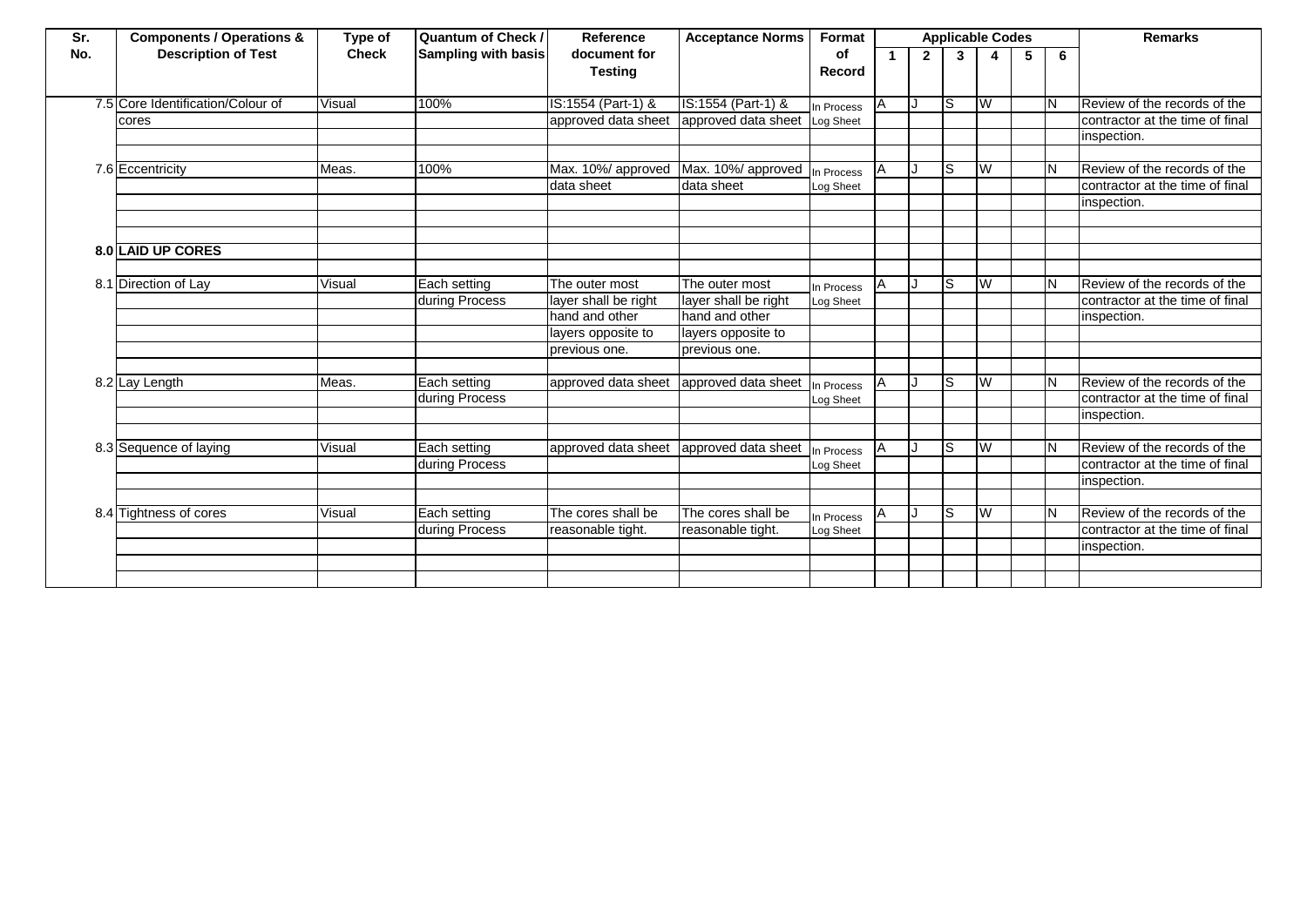| Sr. | <b>Components / Operations &amp;</b> | Type of      | <b>Quantum of Check /</b>  | Reference            | <b>Acceptance Norms</b> | Format     |   |              |    | <b>Applicable Codes</b> |   |     | <b>Remarks</b>                  |
|-----|--------------------------------------|--------------|----------------------------|----------------------|-------------------------|------------|---|--------------|----|-------------------------|---|-----|---------------------------------|
| No. | <b>Description of Test</b>           | <b>Check</b> | <b>Sampling with basis</b> | document for         |                         | οf         |   | $\mathbf{2}$ | 3  |                         | 5 | 6   |                                 |
|     |                                      |              |                            | <b>Testing</b>       |                         | Record     |   |              |    |                         |   |     |                                 |
|     |                                      |              |                            |                      |                         |            |   |              |    |                         |   |     |                                 |
|     | 8.5 Diameter                         | Meas.        | Each setting               | Approved data sheet  | Approved data sheet     | In Process | A |              | Is | IW                      |   | IN. | Review of the records of the    |
|     |                                      |              | during Process             |                      |                         | Log Sheet  |   |              |    |                         |   |     | contractor at the time of final |
|     |                                      |              |                            |                      |                         |            |   |              |    |                         |   |     | inspection.                     |
|     |                                      |              |                            |                      |                         |            |   |              |    |                         |   |     |                                 |
|     | 9.0 INNER SHEATHING BY               |              |                            |                      |                         |            |   |              |    |                         |   |     |                                 |
|     | <b>EXTRUSION</b>                     |              |                            |                      |                         |            |   |              |    |                         |   |     |                                 |
|     |                                      |              |                            |                      |                         |            |   |              |    |                         |   |     |                                 |
|     | 9.1 Thickness of inner sheath        | Meas.        | Each setting               | IS:1554(Part-1)      | IS:1554(Part-1)         | In Process |   |              | ls | W                       |   | IN. | Review of the records of the    |
|     |                                      |              | during Process             | Table-4 & approved   | Table-4 & approved      | Log Sheet  |   |              |    |                         |   |     | contractor at the time of final |
|     |                                      |              |                            | data sheets          | data sheets             |            |   |              |    |                         |   |     | inspection.                     |
|     |                                      |              |                            |                      |                         |            |   |              |    |                         |   |     |                                 |
|     | 9.2 Dia over Inner Sheath            | Meas.        | Each setting               |                      |                         | In Process |   |              | ls | Iw                      |   | IN. | Review of the records of the    |
|     |                                      |              | during Process             | Approved data sheet  | Approved data sheet     | Log Sheet  |   |              |    |                         |   |     | contractor at the time of final |
|     |                                      |              |                            |                      |                         |            |   |              |    |                         |   |     | inspection.                     |
|     |                                      |              |                            |                      |                         |            |   |              |    |                         |   |     |                                 |
|     | 9.3 Type of Sheathing Material       | Visual       | Each setting               | IS:1554(Part-1) &    | IS:1554(Part-1) &       | In Process |   |              | ls | <b>IW</b>               |   | IN. | Review of the records of the    |
|     |                                      |              | during Process             | approved data sheet  | approved data sheet     | Log Sheet  |   |              |    |                         |   |     | contractor at the time of final |
|     |                                      |              |                            |                      |                         |            |   |              |    |                         |   |     | inspection.                     |
|     |                                      |              |                            |                      |                         |            |   |              |    |                         |   |     |                                 |
|     | 9.4 Surface finish                   | Visual       | 100%                       | IS: 1554(Part-1) The | IS: 1554(Part-1) The    | In Process |   |              | ls | W                       |   | IN. | Review of the records of the    |
|     |                                      |              |                            | surface shall be     | surface shall be        | Log Sheet  |   |              |    |                         |   |     | contractor at the time of final |
|     |                                      |              |                            | smooth & free from   | smooth & free from      |            |   |              |    |                         |   |     | inspection.                     |
|     |                                      |              |                            | any defects.         | any defects.            |            |   |              |    |                         |   |     |                                 |
|     |                                      |              |                            |                      |                         |            |   |              |    |                         |   |     |                                 |
|     | 10.0 ARMOURING                       |              |                            |                      |                         |            |   |              |    |                         |   |     |                                 |
|     |                                      |              |                            |                      |                         |            |   |              |    |                         |   |     |                                 |
|     | 10.1 No. of armour wires &           | Meas.        | Starting of M/C            | approved data sheet  | approved data sheet     | In Process | A |              | ls | Iw                      |   | lΝ  | Review of the records of the    |
|     | construction                         |              | and during                 |                      |                         | Log Sheet  |   |              |    |                         |   |     | contractor at the time of final |
|     |                                      |              | running                    |                      |                         |            |   |              |    |                         |   |     | inspection.                     |
|     |                                      |              |                            |                      |                         |            |   |              |    |                         |   |     |                                 |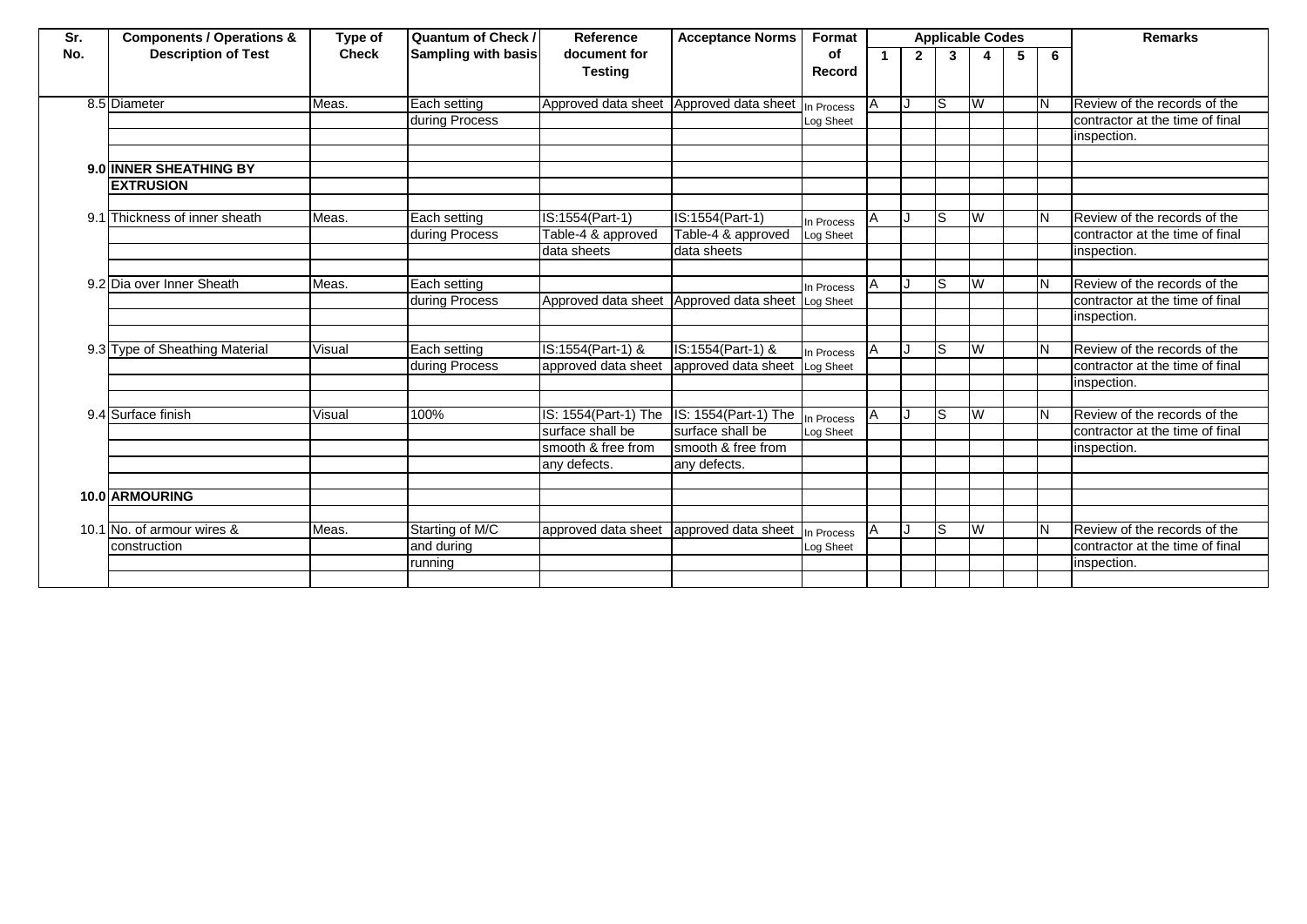

|     | <b>MANUFACTURERS</b>                 | <b>Customer</b> | Vendor's                   | Item:                 | <b>MQP No:006</b>               |                         |             |              |                         | <b>Valid</b>            |   |                         |                                 |
|-----|--------------------------------------|-----------------|----------------------------|-----------------------|---------------------------------|-------------------------|-------------|--------------|-------------------------|-------------------------|---|-------------------------|---------------------------------|
|     | <b>DETAILS</b>                       |                 | Code                       |                       |                                 |                         |             |              |                         | From:                   |   |                         | 15.01.2016                      |
|     |                                      |                 |                            |                       |                                 |                         |             |              |                         |                         |   |                         |                                 |
|     |                                      |                 |                            | 1.1 KV GRADE PVC      | <b>Rev. No. 00</b>              |                         |             |              |                         | Valid                   |   |                         | <b>Till Revision</b>            |
|     |                                      | <b>BSPTCL</b>   |                            | <b>POWER CABLE</b>    |                                 |                         |             |              |                         | Upto:                   |   |                         |                                 |
|     |                                      |                 |                            |                       |                                 |                         |             |              |                         |                         |   |                         |                                 |
|     |                                      |                 |                            |                       | Date 02.01.2016                 |                         |             |              |                         |                         |   | Page of: 16 of 25       |                                 |
| Sr. | <b>Components / Operations &amp;</b> | Type of         | <b>Quantum of Check /</b>  | Reference             | <b>Acceptance Norms</b>         | Format                  |             |              | <b>Applicable Codes</b> |                         |   |                         | <b>Remarks</b>                  |
| No. | <b>Description of Test</b>           | <b>Check</b>    | <b>Sampling with basis</b> | document for          |                                 | of                      | $\mathbf 1$ | $\mathbf{2}$ | $\mathbf{3}$            | $\overline{\mathbf{4}}$ | 5 | 6                       |                                 |
|     |                                      |                 |                            | <b>Testing</b>        |                                 | Record                  |             |              |                         |                         |   |                         |                                 |
|     |                                      |                 |                            |                       |                                 |                         |             |              |                         |                         |   |                         |                                 |
|     | 10.2 Dimensions of Armour Wire/      | Meas.           | Starting of M/C            | approved data sheet   | approved data sheet             | In Process              | A           | ۱.           | S                       | W                       |   | IN.                     | Review of the records of the    |
|     | strip                                |                 | and during                 |                       |                                 | Log Sheet               |             |              |                         |                         |   |                         | contractor at the time of final |
|     |                                      |                 | running                    |                       |                                 |                         |             |              |                         |                         |   |                         | inspection.                     |
|     | 10.3 Surface Finish                  | Visual          | Starting of M/C            | Should be             | Should be                       |                         | A           | Π            | ls                      | W                       |   | ĪΝ                      | Review of the records of the    |
|     |                                      |                 | and during                 | reasonably            | reasonably                      | In Process<br>Log Sheet |             |              |                         |                         |   |                         | contractor at the time of final |
|     |                                      |                 | running                    | smooth                | smooth                          |                         |             |              |                         |                         |   |                         | inspection.                     |
|     |                                      |                 |                            |                       |                                 |                         |             |              |                         |                         |   |                         |                                 |
|     | 10.4 Lay Direction                   | Visual          | Starting of M/C            | Left hand lay         | Left hand lay                   | In Process              | A           | $\cdot$      | lS                      | W                       |   | <b>IN</b>               | Review of the records of the    |
|     |                                      |                 | and during                 |                       |                                 | Log Sheet               |             |              |                         |                         |   |                         | contractor at the time of final |
|     |                                      |                 | running                    |                       |                                 |                         |             |              |                         |                         |   |                         | inspection.                     |
|     |                                      |                 |                            |                       |                                 |                         |             |              |                         |                         |   |                         |                                 |
|     | 10.5 Gap between two wires/strip     | Meas.           | Starting of M/C            | Not more than         | Not more than                   | In Process              | A           | ۱.           | S                       | W                       |   | $\overline{\mathsf{N}}$ | Review of the records of the    |
|     |                                      |                 | and during                 | one wire dia. / width | one wire dia. / width Log Sheet |                         |             |              |                         |                         |   |                         | contractor at the time of final |
|     |                                      |                 | running                    | of strip.             | of strip.                       |                         |             |              |                         |                         |   |                         | inspection.                     |
|     | 10.6 Cross over/over Riding          | Visual          | Starting of M/C            | No cross - over.      | No cross - over.                | In Process              | Α           | ۱.           | S                       | W                       |   | <b>IN</b>               | Review of the records of the    |
|     |                                      |                 | and during                 |                       |                                 | Log Sheet               |             |              |                         |                         |   |                         | contractor at the time of final |
|     |                                      |                 | running                    |                       |                                 |                         |             |              |                         |                         |   |                         | inspection.                     |
|     |                                      |                 |                            |                       |                                 |                         |             |              |                         |                         |   |                         |                                 |
|     | 10.7 Armour Coverage/face Bend       | Meas.           | Starting of M/C            | Min. 90% coverage.    | Min. 90% coverage.              | In Process              | IA.         | . I          | S                       | W                       |   | $\overline{\mathsf{N}}$ | Review of the records of the    |
|     |                                      |                 | and during                 | No face bend          | No face bend                    | Log Sheet               |             |              |                         |                         |   |                         | contractor at the time of final |
|     |                                      |                 | running                    |                       |                                 |                         |             |              |                         |                         |   |                         | inspection.                     |
|     | 10.8 Dia over Armour                 | Meas.           | Starting of M/C            | approved data sheet   |                                 |                         | ΙA          | IJ           | S                       | W                       |   | $\overline{\mathsf{N}}$ | Review of the records of the    |
|     |                                      |                 | and during                 |                       | approved data sheet In Process  | Log Sheet               |             |              |                         |                         |   |                         | contractor at the time of final |
|     |                                      |                 | running                    |                       |                                 |                         |             |              |                         |                         |   |                         | inspection.                     |
|     |                                      |                 |                            |                       |                                 |                         |             |              |                         |                         |   |                         |                                 |
|     |                                      |                 |                            |                       |                                 |                         |             |              |                         |                         |   |                         |                                 |
|     |                                      |                 |                            |                       |                                 |                         |             |              |                         |                         |   |                         |                                 |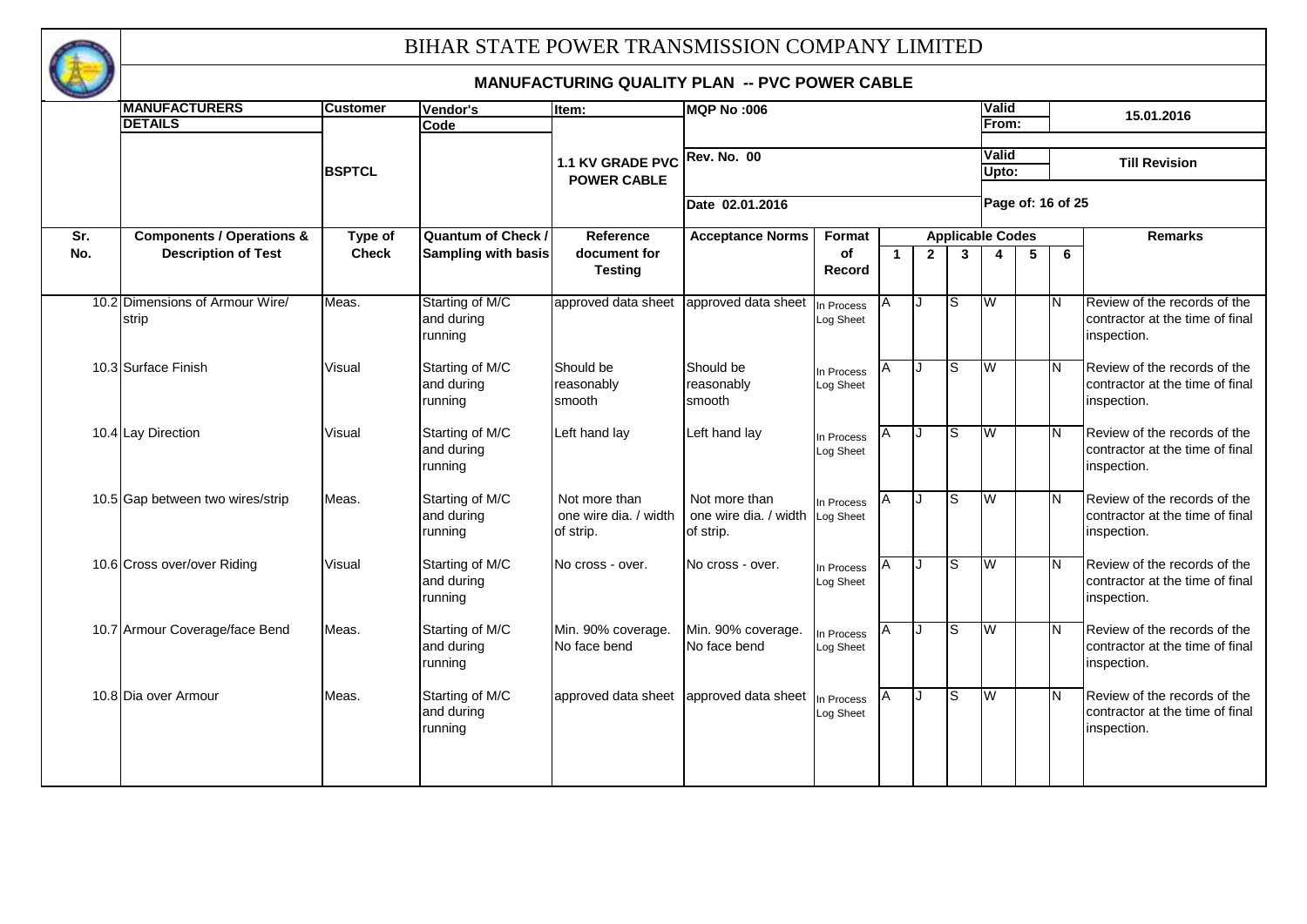| Sr.  | <b>Components / Operations &amp;</b> | Type of      | <b>Quantum of Check /</b>  | Reference                      | <b>Acceptance Norms</b> | Format       | <b>Applicable Codes</b> |             |                |   |   | <b>Remarks</b> |                                 |
|------|--------------------------------------|--------------|----------------------------|--------------------------------|-------------------------|--------------|-------------------------|-------------|----------------|---|---|----------------|---------------------------------|
| No.  | <b>Description of Test</b>           | <b>Check</b> | <b>Sampling with basis</b> | document for<br><b>Testing</b> |                         | οf<br>Record |                         | $2^{\circ}$ | 3 <sup>1</sup> | 4 | 5 | 6              |                                 |
|      |                                      |              |                            |                                |                         |              |                         |             |                |   |   |                |                                 |
|      | <b>11.0 FINISHED CABLES</b>          |              |                            |                                |                         |              |                         |             |                |   |   |                |                                 |
|      | <b>Outer Sheathing)</b>              |              |                            |                                |                         |              |                         |             |                |   |   |                |                                 |
|      |                                      |              |                            |                                |                         |              |                         |             |                |   |   |                |                                 |
| 11.1 | Thickness of Outer Sheath            | Meas.        | Starting of M/C            | IS:1554 (Part-1)               | IS:1554 (Part-1)        | In Process   |                         |             | Is             | W |   | IΝ             | Review of the records of the    |
|      |                                      |              | and during                 | Table-7 and                    | Table-7 and             | Log Sheet    |                         |             |                |   |   |                | contractor at the time of final |
|      |                                      |              | running                    | approved data sheet            | approved data sheet     |              |                         |             |                |   |   |                | inspection.                     |
|      |                                      |              |                            |                                |                         |              |                         |             |                |   |   |                |                                 |
|      | 11.2 Type of Sheathing material      | Visual       | Starting of M/C            | IS:1554 (Part-1) &             | IS:1554 (Part-1) &      | In Process   | ΙA                      |             | ls             | W |   | lΝ             | Review of the records of the    |
|      |                                      |              | and during                 | approved data sheet            | approved data sheet     | Log Sheet    |                         |             |                |   |   |                | contractor at the time of final |
|      |                                      |              | running                    |                                |                         |              |                         |             |                |   |   |                | inspection.                     |
|      |                                      |              |                            |                                |                         |              |                         |             |                |   |   |                |                                 |
|      | 11.3 Surface finish                  | Visual       | Starting of M/C            | The surface shall be           | The surface shall be    | n Process    |                         |             | Is             | W |   | IΝ             | Review of the records of the    |
|      |                                      |              | and during                 | smooth and free                | smooth and free         | Log Sheet    |                         |             |                |   |   |                | contractor at the time of final |
|      |                                      |              | running                    | from any defects.              | from any defects.       |              |                         |             |                |   |   |                | inspection.                     |
|      |                                      |              |                            |                                |                         |              |                         |             |                |   |   |                |                                 |
|      | 11.4 Overall Dia                     | Meas.        | Starting of M/C            | Approved data                  | Approved data           | In Process   | Α                       |             | ls             | W |   | ΙN             | Review of the records of the    |
|      |                                      |              | and during                 | sheets                         | sheets                  | Log Sheet    |                         |             |                |   |   |                | contractor at the time of final |
|      |                                      |              | running                    |                                |                         |              |                         |             |                |   |   |                | inspection.                     |
|      |                                      |              |                            |                                |                         |              |                         |             |                |   |   |                |                                 |
|      | 11.5 Porosity                        | Visual       | Starting of M/C            | No Porosity                    | No Porosity             | In Process   |                         |             | Is             | W |   | IΝ             | Review of the records of the    |
|      |                                      |              | and during                 |                                |                         | Log Sheet    |                         |             |                |   |   |                | contractor at the time of final |
|      |                                      |              | running                    |                                |                         |              |                         |             |                |   |   |                | inspection.                     |
|      |                                      |              |                            |                                |                         |              |                         |             |                |   |   |                |                                 |
|      | 11.6 Embossing                       | Visual       | Starting of M/C            | IS:1554(Part-1) and            | IS:1554(Part-1) and     | In Process   | A                       |             | ls             | W |   | IΝ             | Review of the records of the    |
|      |                                      |              | and during                 | <b>BSPTCL</b>                  | <b>BSPTCL</b>           | Log Sheet    |                         |             |                |   |   |                | contractor at the time of final |
|      |                                      |              | running                    | Specification                  | Specification           |              |                         |             |                |   |   |                | inspection.                     |
|      |                                      |              |                            |                                |                         |              |                         |             |                |   |   |                |                                 |
|      | 11.7 Progressive Sequential          | Visual       | Starting of M/C            | <b>BSPTCL</b>                  | <b>BSPTCL</b>           | In Process   |                         |             | ls             | W |   | IN.            | Review of the records of the    |
|      | marking                              |              | and during running         | Specification                  | Specification           | Log Sheet    |                         |             |                |   |   |                | contractor at the time of final |
|      |                                      |              |                            |                                |                         |              |                         |             |                |   |   |                | inspection.                     |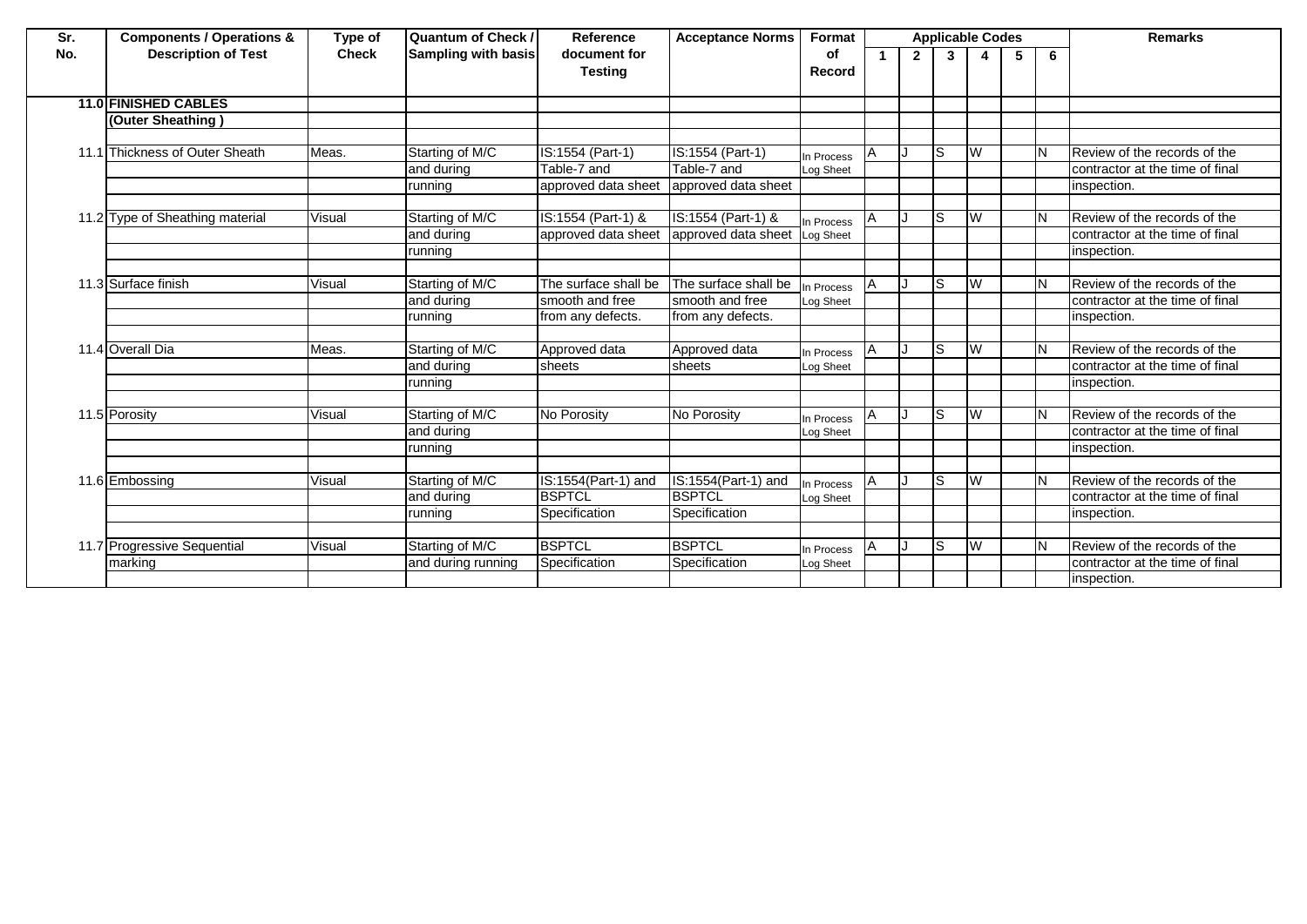| Sr. | <b>Components / Operations &amp;</b> | Type of      | <b>Quantum of Check /</b>  | Reference                      | <b>Acceptance Norms</b> | Format       |    |              |    | <b>Applicable Codes</b> |   |    | <b>Remarks</b>                  |
|-----|--------------------------------------|--------------|----------------------------|--------------------------------|-------------------------|--------------|----|--------------|----|-------------------------|---|----|---------------------------------|
| No. | <b>Description of Test</b>           | <b>Check</b> | <b>Sampling with basis</b> | document for<br><b>Testing</b> |                         | οf<br>Record | -1 | $\mathbf{2}$ | 3  | $\mathbf{A}$            | 5 | 6  |                                 |
|     | <b>12.0 DRUM WINDING</b>             |              |                            |                                |                         |              |    |              |    |                         |   |    |                                 |
|     |                                      |              |                            |                                |                         |              |    |              |    |                         |   |    |                                 |
|     | 12.1 Drum Condition                  | Visual       | 100%                       | <b>BSPTCL</b>                  | <b>BSPTCL</b>           | In Process   | A  |              | S  | W                       |   | ΙN | Review of the records of the    |
|     |                                      |              |                            | Specification                  | Specification           | Log Sheet    |    |              |    |                         |   |    | contractor at the time of final |
|     |                                      |              |                            |                                |                         |              |    |              |    |                         |   |    | inspection.                     |
|     |                                      |              |                            |                                |                         |              |    |              |    |                         |   |    |                                 |
|     |                                      |              |                            |                                |                         |              |    |              |    |                         |   |    |                                 |
|     | 12.2 Bituminized Water proof         | Visual       | 100%                       |                                |                         | In Process   | А  |              | S  | W                       |   | ΙN | Review of the records of the    |
|     | Paper Covering                       |              |                            | <b>BSPTCL</b>                  | <b>BSPTCL</b>           | Log Sheet    |    |              |    |                         |   |    | contractor at the time of final |
|     |                                      |              |                            | Specification                  | Specification           |              |    |              |    |                         |   |    | inspection.                     |
|     |                                      |              |                            |                                |                         |              |    |              |    |                         |   |    |                                 |
|     |                                      |              |                            |                                |                         |              |    |              |    |                         |   |    |                                 |
|     | 12.3 Cable Length in Meters          | Meas.        | 100%                       | Approved data                  | Approved data           | In Process   | A  | IJ           | ls | W                       |   | ΙN | Review of the records of the    |
|     |                                      |              |                            | sheets 500/1000                | sheets 500/1000         | Log Sheet    |    |              |    |                         |   |    | contractor at the time of final |
|     |                                      |              |                            | $+/- 5%$                       | $+/- 5%$                |              |    |              |    |                         |   |    | inspection.                     |
|     |                                      |              |                            |                                |                         |              |    |              |    |                         |   |    |                                 |
|     | 12.4 Drum Marking                    | Visual       | 100%                       | IS:1554(Part-1) and            | $IS:1554(Part-1)$ and   | In Process   |    |              | S  | W                       |   | ΙN | Review of the records of the    |
|     |                                      |              |                            | <b>BSPTCL</b>                  | <b>BSPTCL</b>           | Log Sheet    |    |              |    |                         |   |    | contractor at the time of final |
|     |                                      |              |                            | Specification                  | Specification           |              |    |              |    |                         |   |    | inspection.                     |
|     |                                      |              |                            |                                |                         |              |    |              |    |                         |   |    |                                 |
|     |                                      |              |                            |                                |                         |              |    |              |    |                         |   |    |                                 |
|     |                                      |              |                            |                                |                         |              |    |              |    |                         |   |    |                                 |
|     |                                      |              |                            |                                |                         |              |    |              |    |                         |   |    |                                 |
|     |                                      |              |                            |                                |                         |              |    |              |    |                         |   |    |                                 |
|     |                                      |              |                            |                                |                         |              |    |              |    |                         |   |    |                                 |
|     |                                      |              |                            |                                |                         |              |    |              |    |                         |   |    |                                 |
|     |                                      |              |                            |                                |                         |              |    |              |    |                         |   |    |                                 |
|     |                                      |              |                            |                                |                         |              |    |              |    |                         |   |    |                                 |
|     |                                      |              |                            |                                |                         |              |    |              |    |                         |   |    |                                 |
|     |                                      |              |                            |                                |                         |              |    |              |    |                         |   |    |                                 |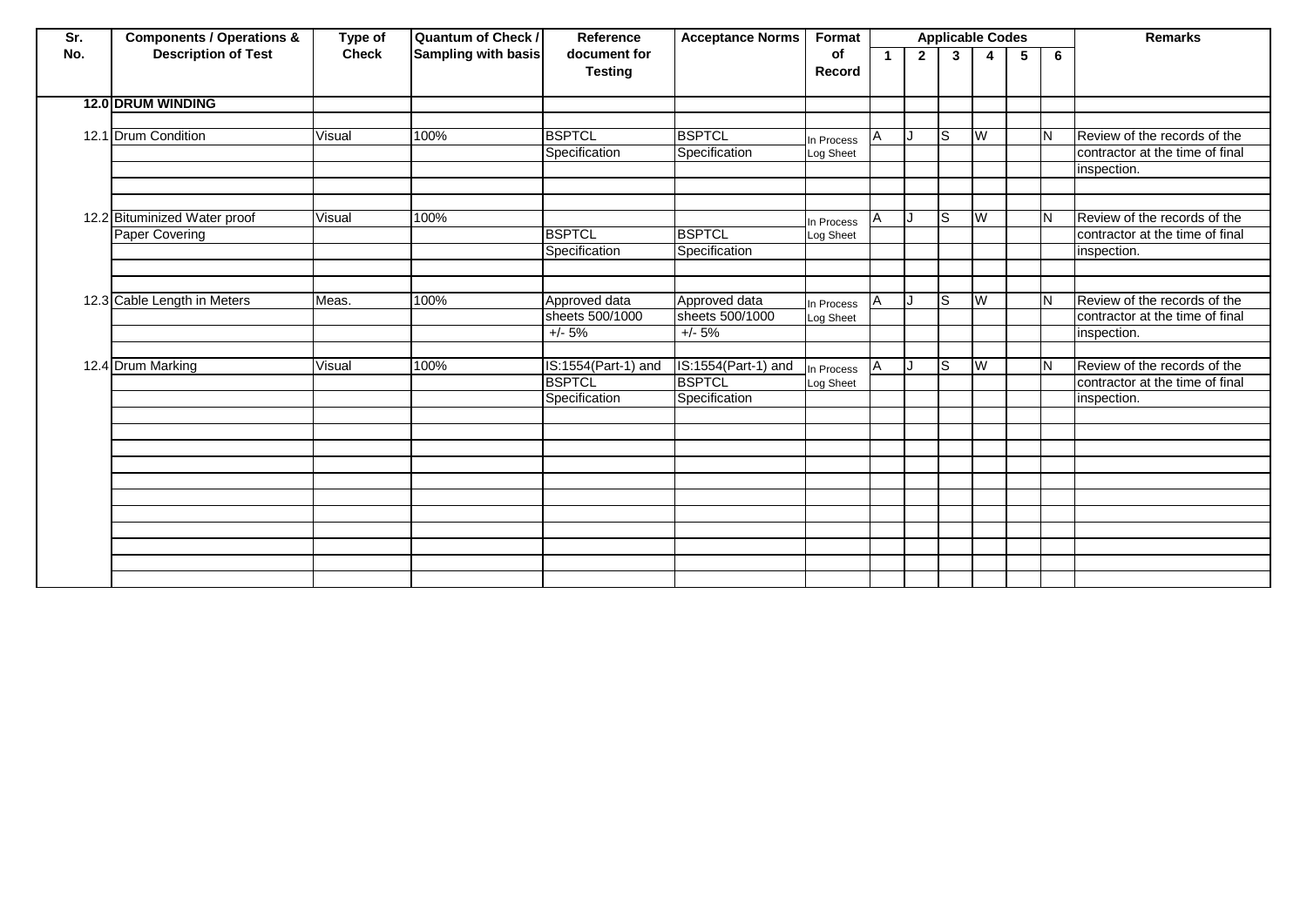| Sr.             | <b>Components / Operations &amp;</b> | Type of      | <b>Quantum of Check /</b>         | Reference             | Acceptance Norms   Format of |             |              |              | <b>Applicable Codes</b> |              |   |   | <b>Remarks</b>                            |
|-----------------|--------------------------------------|--------------|-----------------------------------|-----------------------|------------------------------|-------------|--------------|--------------|-------------------------|--------------|---|---|-------------------------------------------|
| No.             | <b>Description of Test</b>           | <b>Check</b> | Sampling with basis               | document for          |                              | Record      | $\mathbf{1}$ | $\mathbf{2}$ | $\mathbf{3}$            | 4            | 5 | 6 |                                           |
|                 |                                      |              |                                   | <b>Testing</b>        |                              |             |              |              |                         |              |   |   |                                           |
| C               | <b>FINAL INSPECTION &amp;</b>        |              |                                   |                       |                              |             |              |              |                         |              |   |   |                                           |
|                 | <b>TESTING</b>                       |              |                                   |                       |                              |             |              |              |                         |              |   |   |                                           |
|                 |                                      |              |                                   |                       |                              |             |              |              |                         |              |   |   |                                           |
|                 | <b>13.0 ROUTINE TESTING</b>          |              |                                   |                       |                              |             |              |              |                         |              |   |   |                                           |
|                 |                                      |              |                                   |                       |                              |             |              |              |                         |              |   |   |                                           |
|                 | 13.1 Conductor resistance at 20°C    | Elect        | 100% Drums                        | IS:8130 Table-2 /     | IS:8130 Table-2 /            | Routine     | $\Delta$     |              | U                       | $\checkmark$ |   | N | Review of the records of the              |
|                 |                                      |              |                                   | approved data sheet   | approved data sheet          | Test        |              |              |                         |              |   |   | contractor at the time of final           |
|                 |                                      |              |                                   |                       |                              | Certificate |              |              |                         |              |   |   | inspection.                               |
|                 |                                      |              |                                   |                       |                              |             |              |              |                         |              |   |   |                                           |
|                 | 13.2 High Voltage Test at room       | Elect        | 100% Drums                        | IS:1554(Part-1)shall  | IS:1554(Part-1)shall         | Routine     | A            |              | U                       | $\checkmark$ |   | N | Review of the records of the              |
|                 | temperature                          |              |                                   | withstand 3 KV        | withstand 3 KV               | Test        |              |              |                         |              |   |   | contractor at the time of final           |
|                 |                                      |              |                                   | (r.m.s.) for 5 Minute | (r.m.s.) for 5 Minute        | Certificate |              |              |                         |              |   |   | inspection.                               |
|                 |                                      |              |                                   |                       |                              |             |              |              |                         |              |   |   |                                           |
|                 | <b>14.0 ACCEPTANCE TESTS</b>         |              |                                   |                       |                              |             |              |              |                         |              |   |   |                                           |
|                 |                                      |              |                                   |                       |                              |             |              |              |                         |              |   |   |                                           |
|                 | <b>14.1 FINISHED CABLE</b>           |              |                                   |                       |                              |             |              |              |                         |              |   |   |                                           |
|                 |                                      |              |                                   |                       |                              |             |              |              |                         |              |   |   |                                           |
| 14.1.1          | <b>Visual Check for</b>              | Visual       | <b>All Drums</b>                  | IS:1554(Part-1) /     | IS:1554(Part-1) /            |             | A            |              | U                       | IY.          |   | Y | <b>Dispatch</b><br>Instructions/Clearance |
| $\mathsf{i}$ .) | Core identification                  |              |                                   | approved data sheet   | approved data sheet          |             |              |              |                         |              |   |   |                                           |
| ii.)            | Embossing                            |              |                                   |                       |                              |             |              |              |                         |              |   |   |                                           |
| iii.)           | Printing quality                     |              |                                   |                       |                              |             |              |              |                         |              |   |   |                                           |
|                 | of sequential marking check          |              |                                   |                       |                              |             |              |              |                         |              |   |   |                                           |
| iv.)            | Surface finish                       |              |                                   |                       |                              |             |              |              |                         |              |   |   |                                           |
| v.)             | Top & Bottom sequential              |              |                                   |                       |                              |             |              |              |                         |              |   |   |                                           |
|                 | marking check                        |              |                                   |                       |                              |             |              |              |                         |              |   |   |                                           |
| vi.)            | Length Measurement                   |              | Measurement through rewinding 10% |                       |                              |             |              |              |                         |              |   |   |                                           |
|                 |                                      |              |                                   |                       |                              |             |              |              |                         |              |   |   |                                           |
| 14.1.2          | High Voltage test at room            | Elect        |                                   | IS:1554(Part-1) /     | IS:1554(Part-1) /            | Acceptance  |              |              | U                       | $\vee$       |   | Y | <b>Dispatch</b><br>Instructions/Clearance |
|                 | temperature                          |              | 100% drums                        | <b>BSPTCLSpecifi-</b> | <b>BSPTCLSpecifi-</b>        | Test        |              |              |                         |              |   |   |                                           |
|                 |                                      |              |                                   | cation shall with-    | cation shall with-           | Certificate |              |              |                         |              |   |   |                                           |
|                 |                                      |              |                                   | stand 3 KV (r.m.s.)   | stand 3 KV (r.m.s.)          |             |              |              |                         |              |   |   |                                           |
|                 |                                      |              |                                   | for 5 minutes.        | for 5 minutes.               |             |              |              |                         |              |   |   |                                           |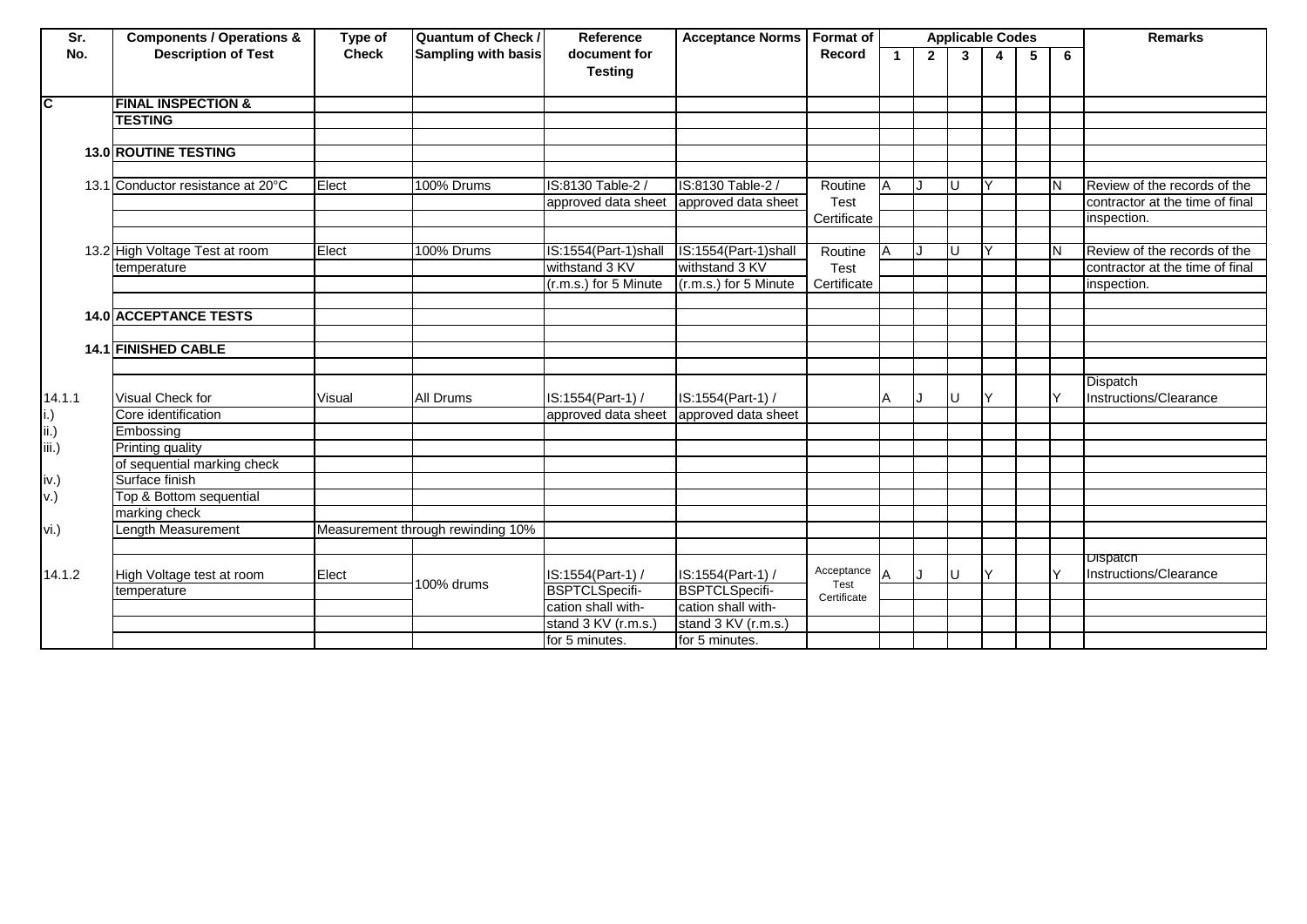| Sr.         | <b>Components / Operations &amp;</b> | Type of      | <b>Quantum of Check /</b> | Reference                             | <b>Acceptance Norms</b>                      | Format                 |              |              | <b>Applicable Codes</b> |                |                 |   | <b>Remarks</b>                     |
|-------------|--------------------------------------|--------------|---------------------------|---------------------------------------|----------------------------------------------|------------------------|--------------|--------------|-------------------------|----------------|-----------------|---|------------------------------------|
| No.         | <b>Description of Test</b>           | <b>Check</b> | Sampling with basis       | document for                          |                                              | of                     | $\mathbf{1}$ | $\mathbf{2}$ | $\mathbf{3}$            | $\overline{4}$ | $5\phantom{.0}$ | 6 |                                    |
|             |                                      |              |                           | <b>Testing</b>                        |                                              | Record                 |              |              |                         |                |                 |   |                                    |
|             |                                      |              |                           |                                       |                                              |                        |              |              |                         |                |                 |   |                                    |
| 14.1.3      | Conductor Resistance at 20°C         | Elect        | 100% Drums                | IS:8130 Table 2                       | IS:8130 Table 2 /                            | Acceptance A           |              |              | Ū                       | ΙY             |                 |   | Dispatch                           |
|             |                                      |              |                           | approved data sheet                   | approved data sheet                          | Test                   |              |              |                         |                |                 |   | Standard resistance to be          |
|             |                                      |              |                           |                                       |                                              | Certificate            |              |              |                         |                |                 |   | kept available for equipment       |
|             |                                      |              |                           |                                       |                                              |                        |              |              |                         |                |                 |   | callibration verification.         |
|             |                                      |              |                           |                                       |                                              |                        |              |              |                         |                |                 |   | Dispatch                           |
| 14.1.4      | <b>Insulation Resistance Test</b>    | Elect        | every 10 drums or         | IS:5831 / approved                    | IS:5831 / approved                           | Acceptance A<br>Test   |              | $\cdot$      | IJ                      |                |                 | Y | Instructions/Clearance             |
|             |                                      |              | part thereof per          | data sheets. Min.                     | data sheets. Min.                            | Certificate            |              |              |                         |                |                 |   |                                    |
|             |                                      |              | size                      | at 27°C 36.7 M Ohm                    | at 27°C 36.7 M Ohm                           |                        |              |              |                         |                |                 |   |                                    |
|             |                                      |              |                           | Km                                    | Km                                           |                        |              |              |                         |                |                 |   |                                    |
|             |                                      |              |                           |                                       |                                              |                        |              |              |                         |                |                 |   |                                    |
|             |                                      |              |                           |                                       |                                              |                        |              |              |                         |                |                 |   | Dispatch                           |
| 14.1.5      | <b>Flamability Test</b>              | Thermal      | 1 sample per lot          | IS:1554(Part-1) /                     | IS:1554(Part-1) /                            | Acceptance $A$<br>Test |              |              | U                       |                |                 | ∨ | Instructions/Clearance             |
|             |                                      |              | for each size             | <b>BSPTCLSpecn.</b>                   | BSPTCLSpecn.                                 | Certificate            |              |              |                         |                |                 |   |                                    |
|             |                                      |              |                           |                                       |                                              |                        |              |              |                         |                |                 |   |                                    |
|             |                                      |              |                           |                                       |                                              |                        |              |              |                         |                |                 |   |                                    |
|             |                                      |              |                           |                                       |                                              |                        |              |              |                         |                |                 |   |                                    |
| 14.2        | <b>ALUMINIUM CONDUCTOR</b>           |              |                           |                                       |                                              |                        |              |              |                         |                |                 |   |                                    |
|             |                                      |              |                           |                                       |                                              |                        |              |              |                         |                |                 |   |                                    |
|             |                                      |              |                           |                                       |                                              |                        |              |              |                         |                |                 |   | Dispatch                           |
| 14.2.1      | Tensile strength                     | Mech         | 1 sample for              | <b>BSPTCL</b>                         | <b>BSPTCL</b>                                | Acceptance $A$<br>Test |              |              | $\mathbf{U}$            |                |                 | v | Instructions/Clearance             |
|             |                                      |              | every 10 drums or         | Specification                         | Specification                                | Certificate            |              |              |                         |                |                 |   |                                    |
|             |                                      |              | part thereof per          | Min.- 100 N/mm <sup>2</sup>           | Min.- 100 N/mm <sup>2</sup>                  |                        |              |              |                         |                |                 |   |                                    |
|             |                                      |              | size                      |                                       |                                              |                        |              |              |                         |                |                 |   |                                    |
|             |                                      |              |                           |                                       |                                              |                        |              |              |                         |                |                 |   |                                    |
|             |                                      |              |                           |                                       |                                              |                        |              |              |                         |                |                 |   | <b>Dispatch</b>                    |
| 14.2.2      | <b>Wrapping Test</b>                 | Mech.        |                           | <b>BSPTCL</b>                         | <b>BSPTCL</b>                                | Acceptance $A$<br>Test |              |              | U                       | Y              |                 | Y | Instructions/Clearance             |
|             |                                      |              |                           | Specification.                        | Specification.                               | Certificate            |              |              |                         |                |                 |   |                                    |
|             |                                      |              |                           | Wrap-8, Unwrap-6 & Wrap-8, Unwrap-6 & |                                              |                        |              |              |                         |                |                 |   |                                    |
|             |                                      |              |                           |                                       | Wrap-6 on its own dia Wrap-6 on its own dia. |                        |              |              |                         |                |                 |   |                                    |
|             |                                      |              |                           | The wire shall not                    | The wire shall not                           |                        |              |              |                         |                |                 |   |                                    |
|             |                                      |              |                           | crack or break.                       | crack or break.                              |                        |              |              |                         |                |                 |   |                                    |
|             |                                      |              |                           |                                       |                                              |                        |              |              |                         |                |                 |   |                                    |
|             |                                      |              |                           |                                       |                                              |                        |              |              |                         |                |                 |   |                                    |
|             |                                      |              |                           |                                       |                                              |                        |              |              |                         |                |                 |   |                                    |
| 14.3        | <b>PVC INSULATION &amp;</b>          |              |                           |                                       |                                              |                        |              |              |                         |                |                 |   |                                    |
|             | <b>SHEATH</b>                        |              |                           |                                       |                                              |                        |              |              |                         |                |                 |   |                                    |
| 14.3.1      | Thickness of insulation of           | Meas.        | 1 sample for              | IS:1554(Part-1)                       | IS:1554(Part-1)                              | Acceptance $A$         |              |              | U                       | Υ              |                 | Y | Dispatch<br>Instructions/Clearance |
|             | core                                 |              | every 10 drums or         | Table-2 / approved                    | Table-2 / approved                           | Test                   |              |              |                         |                |                 |   |                                    |
|             | Average                              |              | part thereof per          | data sheets.                          | data sheets.                                 | Certificate            |              |              |                         |                |                 |   |                                    |
| i.)<br>ii.) | Minimum                              |              | size                      |                                       |                                              |                        |              |              |                         |                |                 |   |                                    |
|             |                                      |              |                           |                                       |                                              |                        |              |              |                         |                |                 |   |                                    |
|             |                                      |              |                           |                                       |                                              |                        |              |              |                         |                |                 |   |                                    |
|             |                                      |              |                           |                                       |                                              |                        |              |              |                         |                |                 |   |                                    |
|             |                                      |              |                           |                                       |                                              |                        |              |              |                         |                |                 |   |                                    |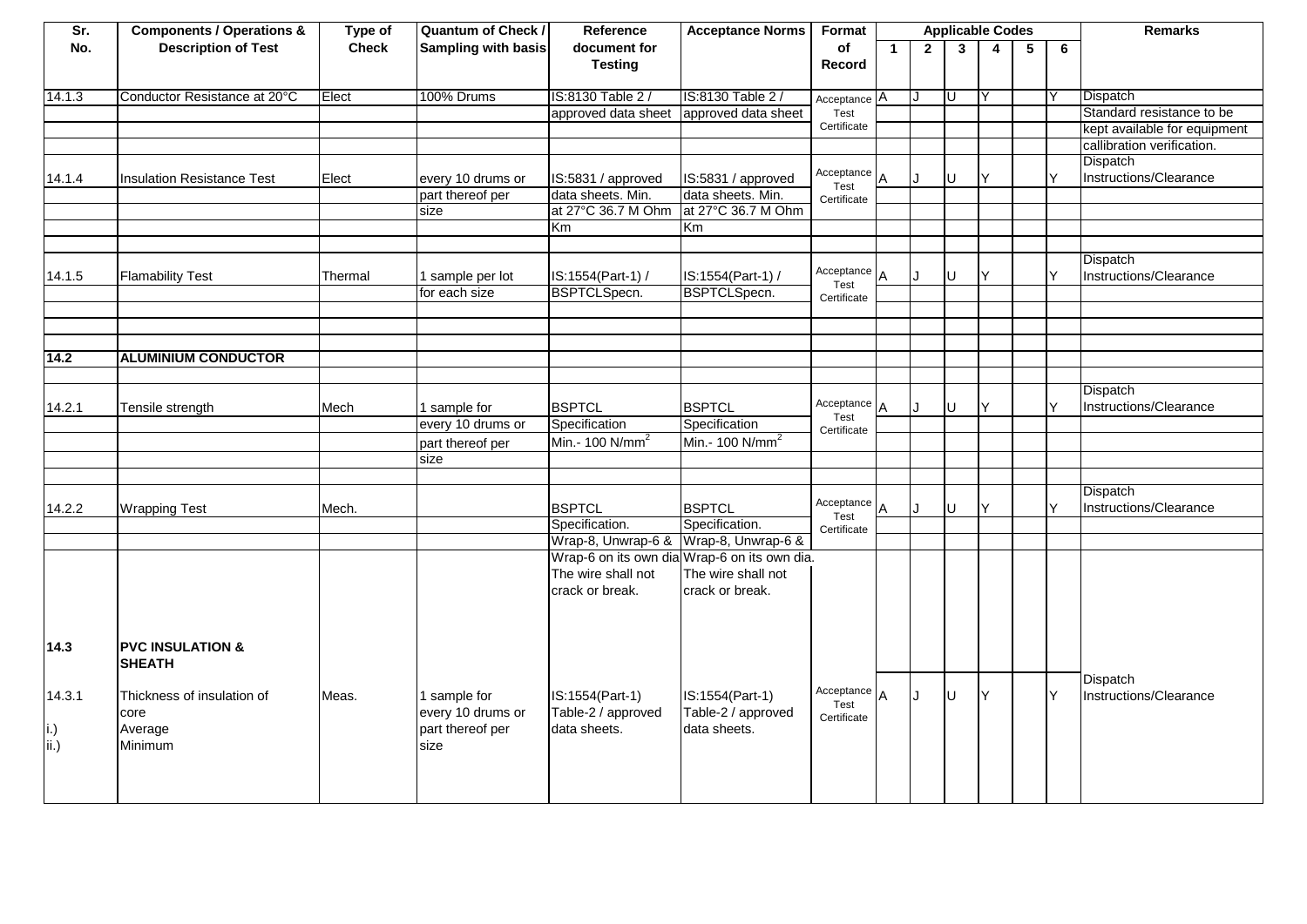| Sr.    | <b>Components / Operations &amp;</b> | Type of      | <b>Quantum of Check /</b>  | Reference           | <b>Acceptance Norms</b> | Format               |             |                | <b>Applicable Codes</b> |              |   |   | <b>Remarks</b>         |
|--------|--------------------------------------|--------------|----------------------------|---------------------|-------------------------|----------------------|-------------|----------------|-------------------------|--------------|---|---|------------------------|
| No.    | <b>Description of Test</b>           | <b>Check</b> | <b>Sampling with basis</b> | document for        |                         | of                   | $\mathbf 1$ | $\overline{2}$ | 3                       | 4            | 5 | 6 |                        |
|        |                                      |              |                            | <b>Testing</b>      |                         | Record               |             |                |                         |              |   |   |                        |
|        |                                      |              |                            |                     |                         |                      |             |                |                         |              |   |   |                        |
| 14.3.2 | Thickness of Inner Sheath            | Meas.        | 1 sample for               | IS:1554(Part-1)     | IS:1554(Part-1)         | Acceptance A         |             | IJ             | ΙU                      | Y            |   |   | Dispatch               |
|        |                                      |              | every 10 drums or          | Table-4 / approved  | Table-4 / approved      | Test                 |             |                |                         |              |   |   |                        |
|        |                                      |              | part thereof per           | data sheets.        | data sheets.            | Certificate          |             |                |                         |              |   |   |                        |
|        |                                      |              | size                       |                     |                         |                      |             |                |                         |              |   |   |                        |
|        |                                      |              |                            |                     |                         |                      |             |                |                         |              |   |   |                        |
|        |                                      |              |                            |                     |                         |                      |             |                |                         |              |   |   | Dispatch               |
| 14.3.3 | <b>Thickness of Outer Sheath</b>     | Meas.        | 1 sample for               | IS:1554(Part-1)     | IS:1554(Part-1)         | Acceptance<br>Test   | <b>JA</b>   |                | ΙU                      | Y            |   |   | Instructions/Clearance |
|        |                                      |              | every 10 drums or          | Table-7 / approved  | Table-7 / approved      | Certificate          |             |                |                         |              |   |   |                        |
|        |                                      |              | part thereof per           | data sheets.        | data sheets.            |                      |             |                |                         |              |   |   |                        |
|        |                                      |              | size                       |                     |                         |                      |             |                |                         |              |   |   |                        |
|        |                                      |              |                            |                     |                         |                      |             |                |                         |              |   |   |                        |
|        |                                      |              |                            |                     |                         |                      |             |                |                         |              |   |   | Dispatch               |
| 14.3.4 | Tensile Strength &                   | Mech         | 1 sample for               | IS:5831 Table-1 /   | IS:5831 Table-1 /       | Acceptance<br>Test   |             |                | lu                      | v            |   |   | Instructions/Clearance |
|        | Elongation for Insulation            |              | every 10 drums or          | Approved data       | Approved data           | Certificate          |             |                |                         |              |   |   |                        |
|        |                                      |              | part thereof per           | sheets. Min. TS     | sheets. Min. TS         |                      |             |                |                         |              |   |   |                        |
|        |                                      |              | size                       | 12.5 N/mm2.         | 12.5 N/mm2.             |                      |             |                |                         |              |   |   |                        |
|        |                                      |              |                            | Elongation 150%     | Elongation 150%         |                      |             |                |                         |              |   |   |                        |
|        |                                      |              |                            | (Min.)              | (Min.)                  |                      |             |                |                         |              |   |   |                        |
|        |                                      |              |                            |                     |                         |                      |             |                |                         |              |   |   |                        |
|        |                                      |              |                            |                     |                         |                      |             |                |                         |              |   |   | Dispatch               |
| 14.3.5 | Tensile strength & Elongation        | Mech         | sample for                 | IS:5831 Table-2 /   | IS:5831 Table-2 /       | Acceptance A<br>Test |             | IJ             | lU                      | $\checkmark$ |   |   | Instructions/Clearance |
|        | for Inner & Outer Sheath             |              | every 10 drums or          | Approved data       | Approved data           | Certificate          |             |                |                         |              |   |   |                        |
|        |                                      |              | part thereof per           | sheets. Min. TS     | sheets. Min. TS         |                      |             |                |                         |              |   |   |                        |
|        |                                      |              | size                       | 12.5 N/mm2.         | 12.5 N/mm2.             |                      |             |                |                         |              |   |   |                        |
|        |                                      |              |                            | Elongation 150%     | Elongation 150%         |                      |             |                |                         |              |   |   |                        |
|        |                                      |              |                            | (Min.)              | (Min.)                  |                      |             |                |                         |              |   |   |                        |
|        |                                      |              |                            |                     |                         |                      |             |                |                         |              |   |   |                        |
|        |                                      |              |                            |                     |                         |                      |             |                |                         |              |   |   | Dispatch               |
| 14.3.6 | Cold Bend Test for all               | Mech         | 1 sample of any            | IS:1554(Part-1). No | IS:1554(Part-1). No     | Acceptance A<br>Test |             |                | lU                      | v            |   |   | Instructions/Clearance |
|        | diameter                             |              | size per order             | signs of cracks or  | signs of cracks or      | Certificate          |             |                |                         |              |   |   |                        |
|        |                                      |              |                            | scales              | scales                  |                      |             |                |                         |              |   |   |                        |
|        |                                      |              |                            |                     |                         |                      |             |                |                         |              |   |   |                        |
|        |                                      |              |                            |                     |                         |                      |             |                |                         |              |   |   | Dispatch               |
| 14.3.7 | Cold Impact test for diameter        | Mech         | 1 sample of any            | IS:1554(Part-1). No | IS:1554(Part-1). No     | Acceptance           | <b>A</b>    | IJ             | Iυ                      | ΙY           |   |   | Instructions/Clearance |
|        | more than 12.5 mm                    |              | size per order             | signs of cracks or  | signs of cracks or      | Test<br>Certificate  |             |                |                         |              |   |   |                        |
|        |                                      |              |                            | scales              | scales                  |                      |             |                |                         |              |   |   |                        |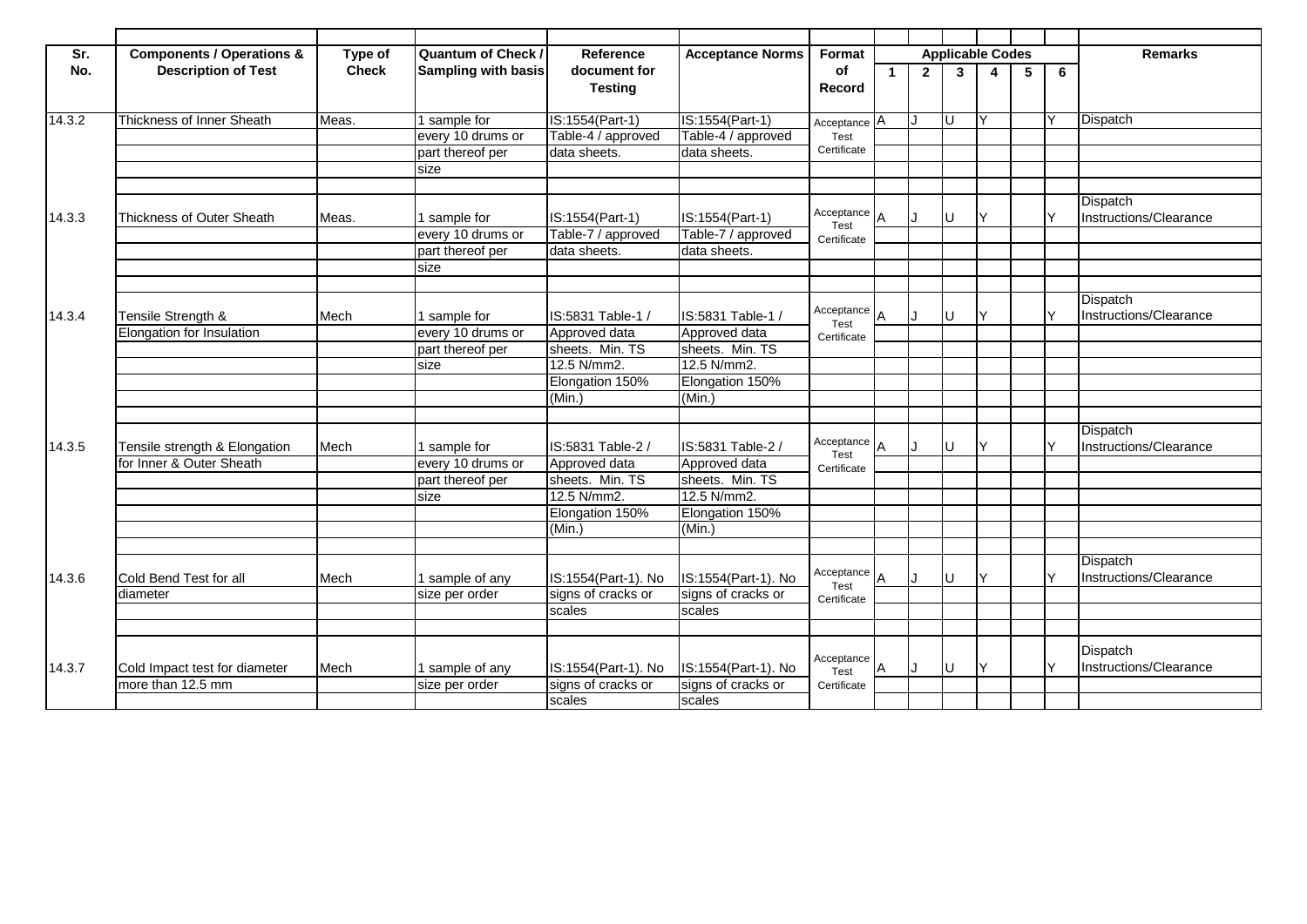| Sr.     | <b>Components / Operations &amp;</b>              | Type of      | <b>Quantum of Check /</b>         | Reference                                                                                                | <b>Acceptance Norms</b>                                                                                  | Format                                |             |                |              | <b>Applicable Codes</b> |    |     | <b>Remarks</b>                     |
|---------|---------------------------------------------------|--------------|-----------------------------------|----------------------------------------------------------------------------------------------------------|----------------------------------------------------------------------------------------------------------|---------------------------------------|-------------|----------------|--------------|-------------------------|----|-----|------------------------------------|
| No.     | <b>Description of Test</b>                        | <b>Check</b> | <b>Sampling with basis</b>        | document for<br><b>Testing</b>                                                                           |                                                                                                          | of<br>Record                          | $\mathbf 1$ | $\overline{2}$ | $\mathbf{3}$ | 4                       | -5 | 6   |                                    |
| 14.3.8  | Oxygen Index test on outer<br>sheath              | Envir.       | sample per lot<br>for each size   | ASTMD-2863 /<br>approved data sheet<br>Min. 29%                                                          | ASTMD-2863/<br>approved data sheet<br>Min. 29%                                                           | Acceptance A<br>Test<br>Certificate   |             |                | U            | IY                      |    |     | Dispatch                           |
| 14.3.9  | Temperature Index test on<br>outer sheath         | Envir.       | 1 sample per lot<br>for each size | ASTMD-2863 /<br>approved data sheet<br>Min. 250 Deg.C                                                    | ASTMD-2863 /<br>approved data sheet<br>Min. 250 Deg.C                                                    | Acceptance A<br>Test<br>Certificate   |             | $\cdot$        |              |                         |    | Y   | Dispatch<br>Instructions/Clearance |
| 14.3.10 | Flame Retardant test on<br>single core cables     | Thermal      | 1 sample per lot<br>for each size | IS:1554 Cl. 16.6<br>No visible damages<br>on the test<br>specimen within 300<br>mm from its upper<br>end | IS:1554 Cl. 16.6<br>No visible damages<br>on the test<br>specimen within 300<br>mm from its upper<br>end | Acceptance A<br>Test<br>Certificate   |             | . I            |              | Y                       |    | Y   | Dispatch<br>Instructions/Clearance |
| 14.4    | <b>ADDITIONAL TESTS FOR</b><br><b>FRLS CABLES</b> |              |                                   |                                                                                                          |                                                                                                          |                                       |             |                |              |                         |    |     |                                    |
| 14.4.1  | <b>Smoke Density Rating</b>                       | Envir.       | 1 sample per lot<br>for each size | ASTMD-2843 /<br>approved data sheet<br>Max. 60%                                                          | ASTMD-2843 /<br>approved data sheet<br>Max. 60%                                                          | Acceptance $A$<br>Test<br>Certificate |             | . I            |              | lΥ                      |    | Y   | Dispatch<br>Instructions/Clearance |
| 14.4.2  | <b>Acid Gas Generation</b>                        | Envir.       | 1 sample per lot<br>for each size | IEC-754-1 / Power<br>Grid Specn. Max.<br>20% by weight                                                   | IEC-754-1 / Power<br>Grid Specn. Max.<br>20% by weight                                                   | Acceptance $A$<br>Test<br>Certificate |             | $\cdot$        |              | lY.                     |    | lY. | Dispatch<br>Instructions/Clearance |
| 14.4.3  | <b>Flamability Test</b>                           | Thermal      | 1 sample per lot<br>for each size | IEEE-383 Swedish<br>Chimney SS-424-14                                                                    | IEEE-383 Swedish<br>Chimney SS-424-14                                                                    | Acceptance A<br>Test<br>Certificate   |             |                |              | IY.                     |    | lY. | Dispatch<br>Instructions/Clearance |
|         |                                                   |              |                                   | -75 class-F3 &<br>approved data sheet                                                                    | -75 class-F3 &<br>approved data sheet                                                                    |                                       |             |                |              |                         |    |     |                                    |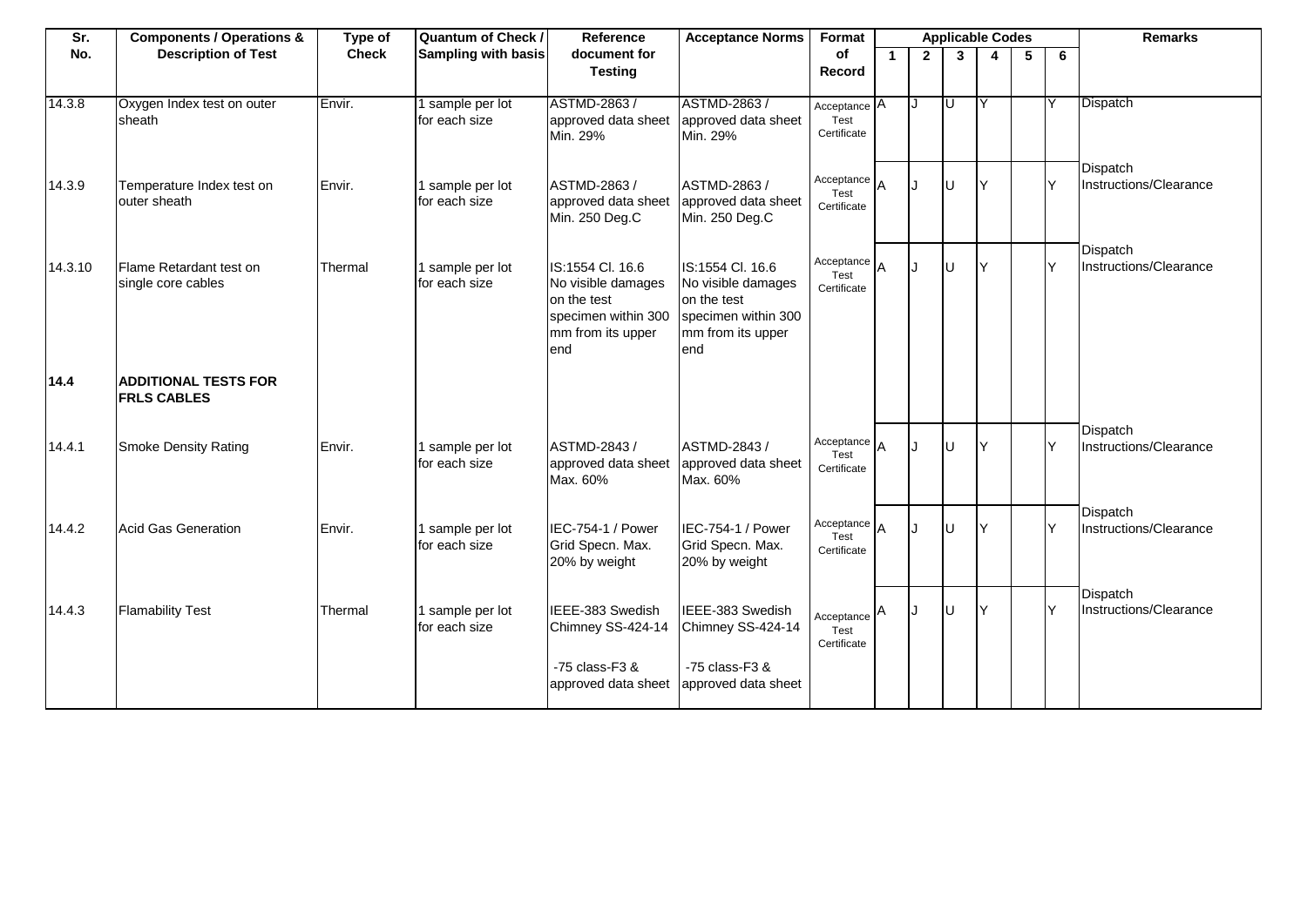| Sr.            | <b>Components / Operations &amp;</b>            | Type of      | Quantum of Check /                                            | Reference                                                                                                                                                                                | <b>Acceptance Norms</b>                                                                                                                                                                    | Format                                |    |              | <b>Applicable Codes</b> |     |    |     | <b>Remarks</b>                     |
|----------------|-------------------------------------------------|--------------|---------------------------------------------------------------|------------------------------------------------------------------------------------------------------------------------------------------------------------------------------------------|--------------------------------------------------------------------------------------------------------------------------------------------------------------------------------------------|---------------------------------------|----|--------------|-------------------------|-----|----|-----|------------------------------------|
| No.            | <b>Description of Test</b>                      | <b>Check</b> | Sampling with basis                                           | document for<br><b>Testing</b>                                                                                                                                                           |                                                                                                                                                                                            | of<br>Record                          | 1. | $\mathbf{2}$ | $3^{\circ}$             | 4   | -5 | 6   |                                    |
| 14.5<br>14.5.1 | <b>ARMOURING</b><br>Resistivity for Armour wire | Elect        | sample per<br>every 10 drums or<br>part thereof per<br>size   | IS:3975 ./ approved<br>data sheets Max.<br>14.5 x 10 <sup>-6</sup> Ohm.cm<br>at 20 Deg.C                                                                                                 | IS:3975 / approved<br>data sheets Max.<br>14.5 x 10 <sup>-6</sup> Ohm.cm<br>at 20 Deg.C                                                                                                    | Acceptance A<br>Test<br>Certificate   |    |              | lu                      | IY  |    | Y   | Dispatch<br>Instructions/Clearance |
| 14.5.2         | <b>Tensile Strength</b>                         | Mech         | 1 sample per<br>every 10 drums or<br>part thereof per<br>size | IS:3975 / approved<br>data sheets                                                                                                                                                        | IS:3975 / approved<br>data sheets                                                                                                                                                          | Acceptance $A$<br>Test<br>Certificate |    | IJ           | Iυ                      | IY. |    | Y   | Dispatch<br>Instructions/Clearance |
| 14.5.3         | <b>Closeness</b>                                | Visual       | 1 sample per<br>every 10 drums or<br>part thereof per<br>size | IS:3975 / approved<br>data sheets. Gap<br>between two wires<br>shall not be more<br>than one wire dia/<br>width of strip                                                                 | IS:3975 / approved<br>data sheets. Gap<br>between two wires<br>shall not be more<br>than one wire dia/<br>width of strip                                                                   | Acceptance $A$<br>Test<br>Certificate |    | IJ           | Iυ                      | ΙY  |    | lY. | Dispatch<br>Instructions/Clearance |
| 14.5.4         | Uniformity of zinc coating                      | Meas.        | 1 sample per<br>every 10 drums or<br>part thereof per<br>size | IS:3975 & IS:4826<br>approved data<br>sheets. At the end<br>of specified number<br>of dips as per IS,<br>the specimen shall<br>not show any red<br>deposit of copper<br>upon base metal. | IS:3975 & IS:4826<br>/ approved data<br>sheets. At the end<br>of specified number<br>of dips as per IS,<br>the specimen shall<br>not show any red<br>deposit of copper<br>upon base metal. | Acceptance $A$<br>Test<br>Certificate |    | IJ           | lυ                      | İΥ  |    | Y   | Dispatch<br>Instructions/Clearance |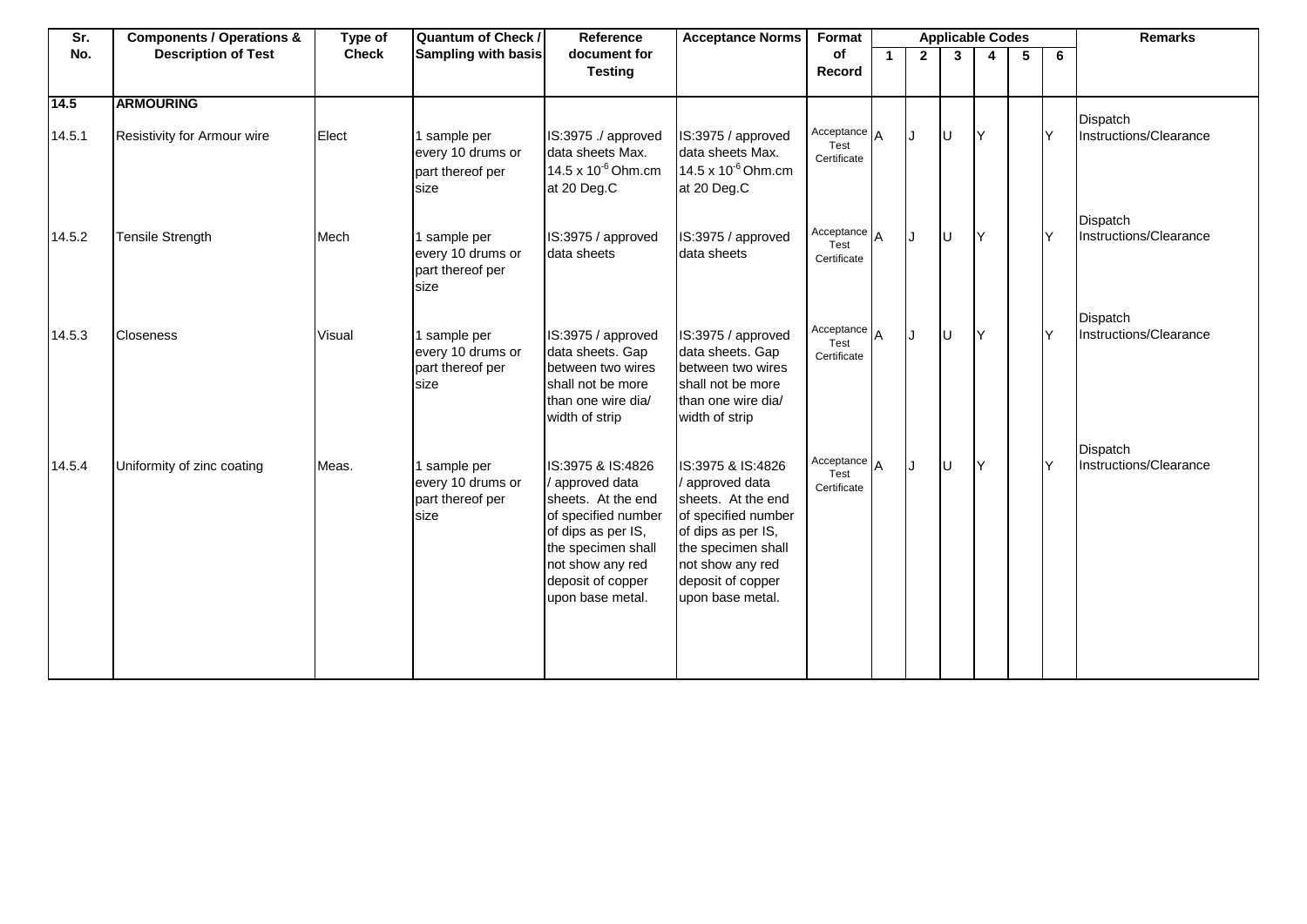| Sr.            | <b>Components / Operations &amp;</b>                                                                            | Type of      | Quantum of Check /                                            | Reference                                     | <b>Acceptance Norms</b>                       | Format                                |   |                | <b>Applicable Codes</b> |    |   |     | <b>Remarks</b>                            |
|----------------|-----------------------------------------------------------------------------------------------------------------|--------------|---------------------------------------------------------------|-----------------------------------------------|-----------------------------------------------|---------------------------------------|---|----------------|-------------------------|----|---|-----|-------------------------------------------|
| No.            | <b>Description of Test</b>                                                                                      | <b>Check</b> | Sampling with basis                                           | document for<br><b>Testing</b>                |                                               | of<br>Record                          | 1 | $\overline{2}$ | $\overline{3}$          |    | 5 | 6   |                                           |
| 14.5.5         | Weight of Zinc Coating                                                                                          | Chem         | 1 sample per<br>every 10 drums or<br>part thereof             | IS:3975, IS:4826 /<br>approved data sheet     | IS:3975, IS:4826 /<br>approved data sheet     | Acceptance $A$<br>Test<br>Certificate |   | J.             | U                       |    |   | Y   | <b>Dispatch</b><br>Instructions/Clearance |
| 14.5.6         | Torsion/Winding                                                                                                 | Mech         | 1 sample per<br>every 10 drums or<br>part thereof per<br>size | IS:3975 / approved<br>data sheets.            | IS:3975 / approved<br>data sheets.            | Acceptance A<br>Test<br>Certificate   |   | $\cdot$        | U                       | Ιv |   | Y   | Dispatch<br>Instructions/Clearance        |
| 14.6           | <b>DRUMS</b>                                                                                                    |              |                                                               |                                               |                                               |                                       |   |                |                         |    |   |     |                                           |
| 14.6.1         | Visual check for defects                                                                                        | Visual       | 100%                                                          | <b>BSPTCL</b><br>Specification                | <b>BSPTCL</b><br>Specification                | Acceptance $A$<br>Test<br>Certificate |   | J              | U                       |    |   | Y   | Dispatch<br>Instructions/Clearance        |
| 14.6.2         | Dimensions                                                                                                      | Meas.        | 1 sample per<br>every 10 drums or<br>part thereof per<br>size | Approved drawings                             | Approved drawings                             | Acceptance A<br>Test<br>Certificate   |   | $\mathbf{I}$   | U                       | ΙY |   | lY. | Dispatch<br>Instructions/Clearance        |
| 14.6.3<br>14.7 | sealing of drums<br>Additional Test(If called in the contract)<br>Physical test for insulation and outer sheath | Visual       |                                                               | 100% As per attached annexure                 |                                               | Test                                  | A |                |                         |    |   | Y   | Dispatch<br>Instructions/Clearance        |
| 14.7.1         | Shrinkage Test                                                                                                  | Meas.        | 1 Sample/Lot/Type                                             | <b>BSPTCL specs/As</b><br>Per IS 1554(Part-1) | <b>BSPTCL specs/As</b><br>Per IS 1554(Part-1) | Test<br>Report                        | Α | Τ.             |                         |    |   | Y   | Dispatch<br>Instructions/Clearance        |
| 14.7.2         | <b>Hot Deformation Test</b>                                                                                     | Meas.        | 1 Sample/Lot/Type                                             | <b>BSPTCL specs/As</b><br>Per IS 1554(Part-1) | <b>BSPTCL specs/As</b><br>Per IS 1554(Part-1) | Test<br>Report                        | A |                |                         |    |   | Y   | Dispatch<br>Instructions/Clearance        |
| 14.7.3         | <b>Heat Shock Test</b>                                                                                          | Meas.        | 1 Sample/Lot/Type                                             | <b>BSPTCL specs/As</b><br>Per IS 1554(Part-1) | <b>BSPTCL specs/As</b><br>Per IS 1554(Part-1) | Test<br>Report                        | A | . I            |                         |    |   | Y   | Dispatch<br>Instructions/Clearance        |
| 14.7.4         | <b>Thermal Stablity</b>                                                                                         | Meas.        | 1 Sample/Lot/Type                                             | <b>BSPTCL specs/As</b><br>Per IS 1554(Part-1) | <b>BSPTCL specs/As</b><br>Per IS 1554(Part-1) | <b>Test</b><br>Report                 | A |                |                         |    |   | Y   | Dispatch<br>Instructions/Clearance        |